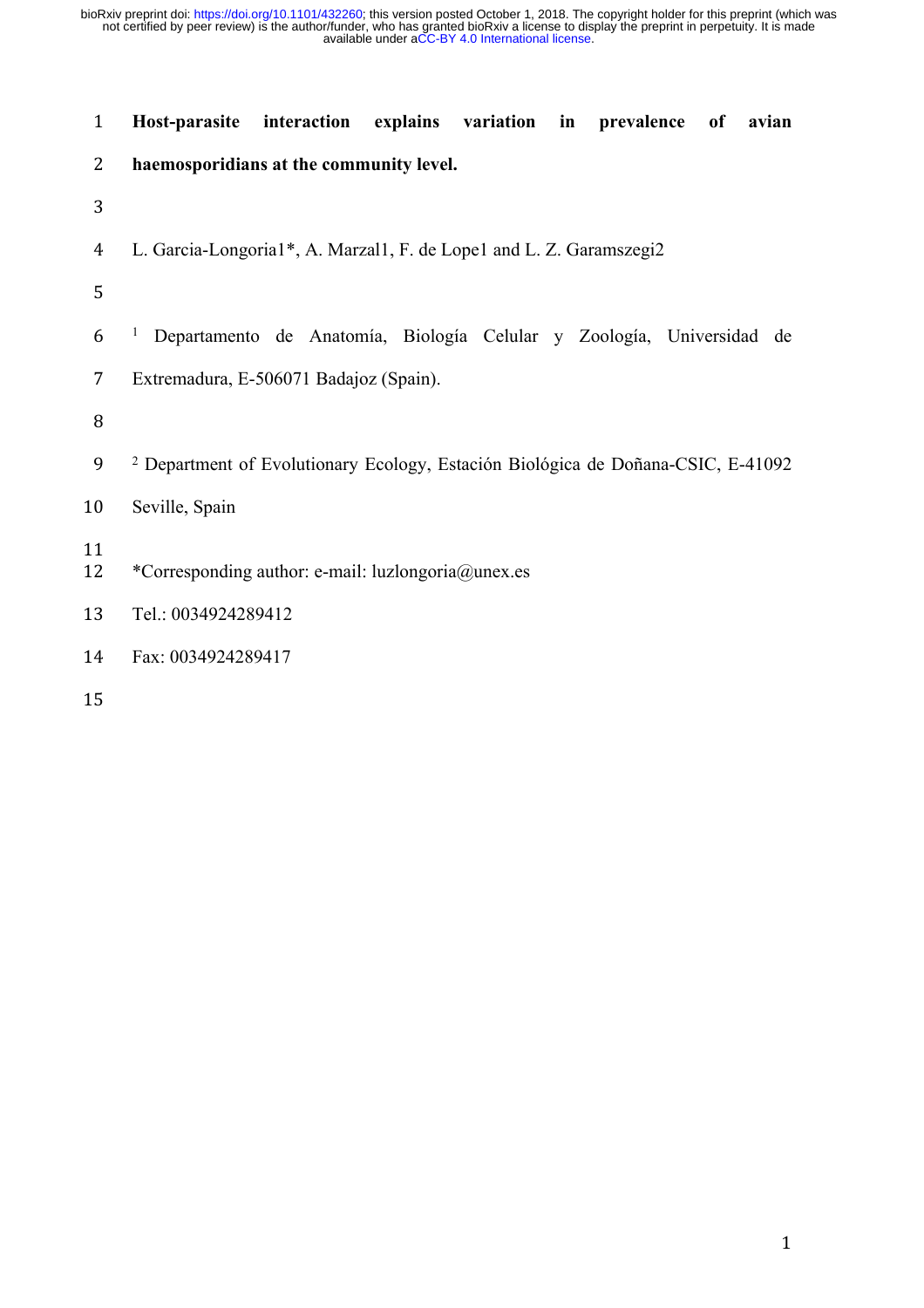### **ABSTRACT**

 Parasites are a selective force that shape host community structure and dynamics, but host communities can also influence parasitism. Understanding the dual nature from host-parasite interactions can be facilitated by quantifying the variation in parasite prevalence (i.e. the proportion of infected host individuals in a population) among host species and then comparing that variation to other ecological factors that are known to also shape host communities. Avian haemosporidian parasites (e.g. *Plasmodium* and *Haemoproteus*) are abundant and widespread representing an excellent model for the study of host-parasite interactions. Several geographic and environmental factors have been suggested to determine prevalence of avian haemosporidians in bird communities. However, much remains to be known regarding whether host and parasite traits, represented by phylogenetic distances among species and degree of specialization in host-parasite relationships, can influence parasite prevalence. The aims of this study were to analyze factors affecting prevalence in a bird community and to test whether the degree of parasite specialization on their hosts is determined by host traits. Our statistical analyses suggest that prevalence is mainly determined by the interaction between host species and parasite lineages where tolerance and/or susceptibility to parasites plays an essential role. Additionally, we found that although some of the parasite lineages infected a low number of bird species, the species they infected were distantly related and therefore the parasites themselves should not be considered typical host specialists. Prevalence was higher for generalist than for specialist parasites in some, but not all, host species. These results suggest that prevalence mainly results from the interaction between host immune defences and parasite exploitation strategies wherein the result of an association between particular parasite lineages and particular host species is idiosyncratic.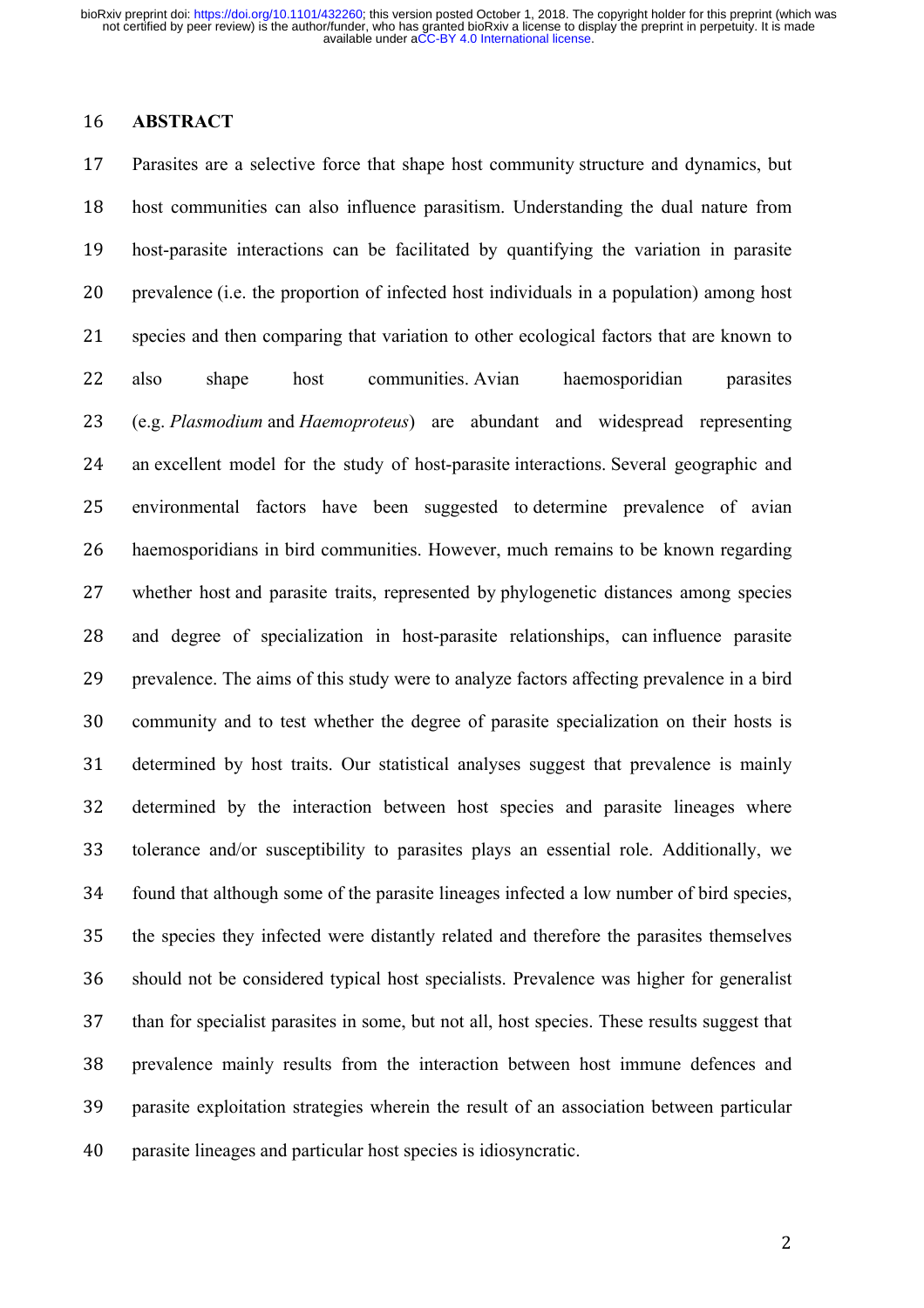- 41 Keywords: bird community, *Haemoproteus*, host-parasite interaction, *Plasmodium*,
- 42 prevalence.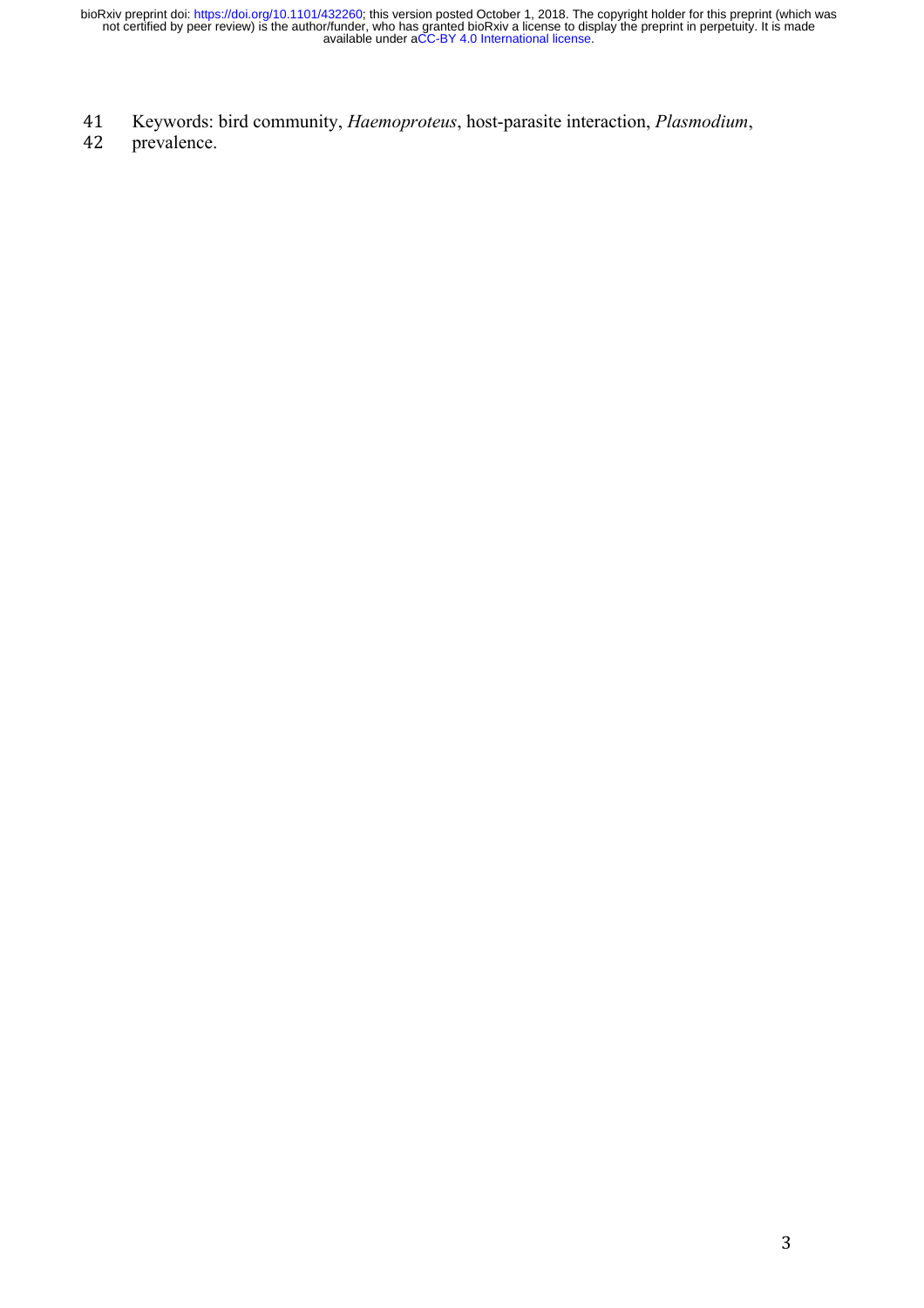## **INTRODUCTION**

 Parasites have been suggested as a selective force since they might shape host community dynamics [1], alter interspecific competition and influence energy flow [2]. An essential trait in studies of host-parasite interactions is prevalence (i.e. the proportion of individuals infected by a parasite or pathogen in a population at one point in time) [3]. The importance of prevalence is reflected in the amount of studies showing how major ecological factors shaped its intra- and interspecific variation [4,5]. In bird communities, geographic areas, environmental issues or host species/population have been suggested as factors determining prevalence [6]. However, more studies are still needed in order to understand mainly factors affecting parasite prevalence at the community level.

 Avian *Plasmodium* and *Haemoproteus* spp. represent a well-studied host- parasite system. These parasites are vector-transmitted organisms that can cause host mortality or morbidity during the acute phase of infection impacting the life histories of their hosts [7]. Their life-cycle is complex, involving sexual stages in their dipteran vectors and asexual stages in their vertebrate hosts [7]. Prevalence of these parasites may be affected by different factors concerning the vector, hosts and the parasites themselves [7]. Some authors have focused their attention on the possibility that host traits might determine prevalence of these parasites [8–10]. For instance, blood parasite susceptibility of both bird individual [11] and bird species [12,13] have been recently suggested as factors affecting prevalence. In this sense, some bird species may have developed both tolerance and resistance mechanisms [14] underlying the importance of bird species in prevalence studies.

 In addition to characteristics of hosts, characteristics of parasites themselves can affect their prevalence in wild communities. Haemosporidians parasites present high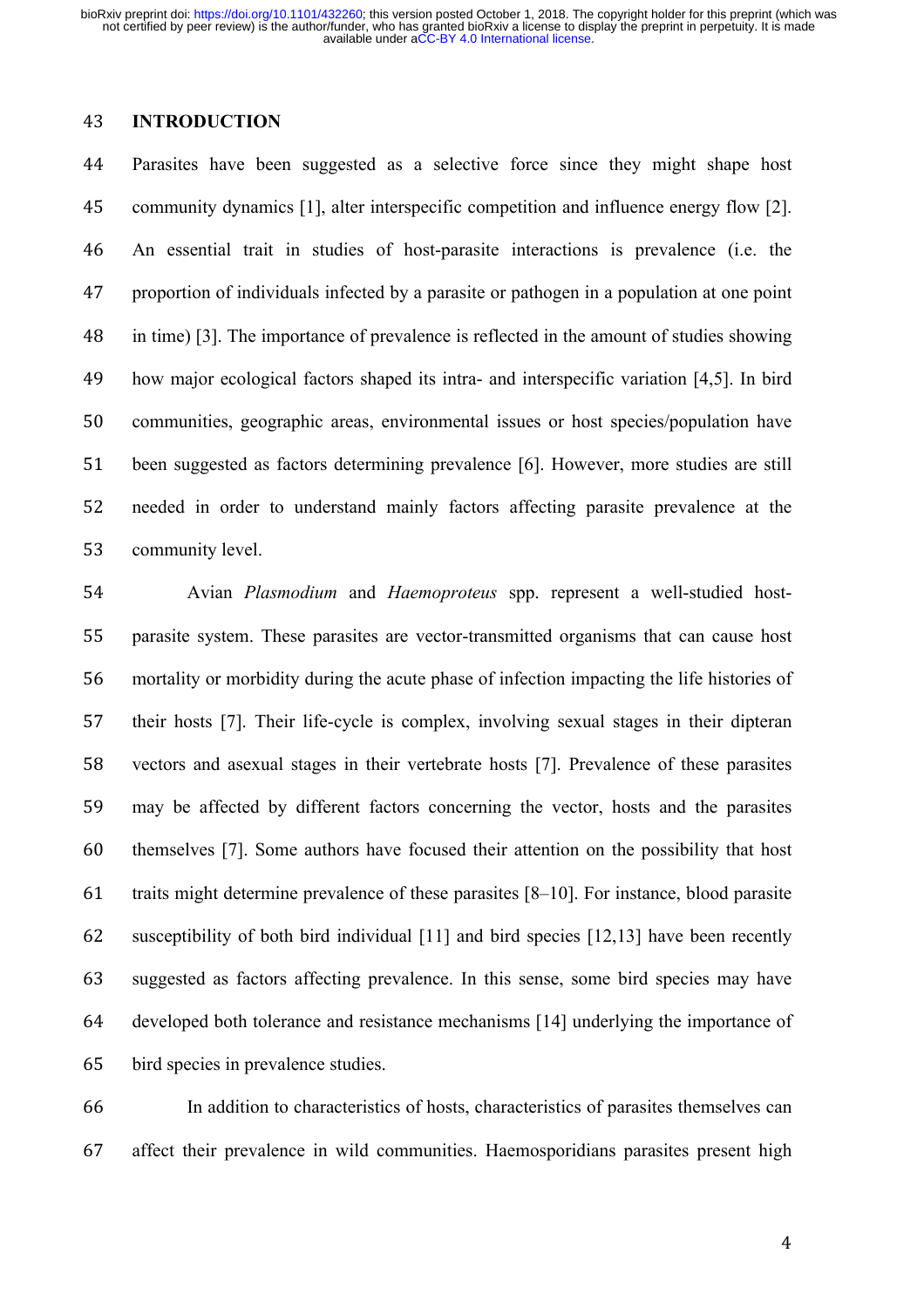plasticity and versatility reflected in the number of parasite lineages found among bird species. Thus, within haemosporidian parasites there are more than 3000 parasite lineages [15] infecting more that 1500 bird species. Each of these lineages may have diverse virulence [16] which could result in an array of different negative effects inside the hosts. The plasticity that malaria lineages may have [17,18] allow these parasites to fully exploit hosts reacting even to changes in the physiological state of the host or the environment [19]. Thus, prevalence displayed by parasite lineage in a determined host species or individual is simply the interaction between host immune defences (susceptibility or tolerance) and parasite strategy (virulence). Additionally, malaria parasites must find the correct host in order to complete its life cycle and achieve a high transmission rate [3,20]. To find the precise host is crucial for specialist parasites that need a particular bird species unlike generalist parasites that infect a wider range of bird species [21]. However, and despite the large number of studies focused on haemosporidian parasites, there are a scarce number of them dealing with factors affecting prevalence in wild communities from the perspectives of both the host and parasites.

 *Plasmodium* and *Haemoproteus* spp. might be detected in several host species that can be distantly or closely related to each other [22–24]. Mechanisms allowing parasite to switch host is a central issue nowadays in avian malaria studies [25,26]. Host switching mechanism is a strategy that malaria parasites may use, in order to infect larger number of bird species [27,28], where closely parasite lineages may be detected in bird species with similar immune defences [29–31]. Thus, parasite lineages infecting close related bird species may exhibit the same exploitation strategy for avoiding host defences [32]. Conversely, more generalist parasites would be able to infect a broad range of bird species that might be distantly related [33]. Analysing phylogenetic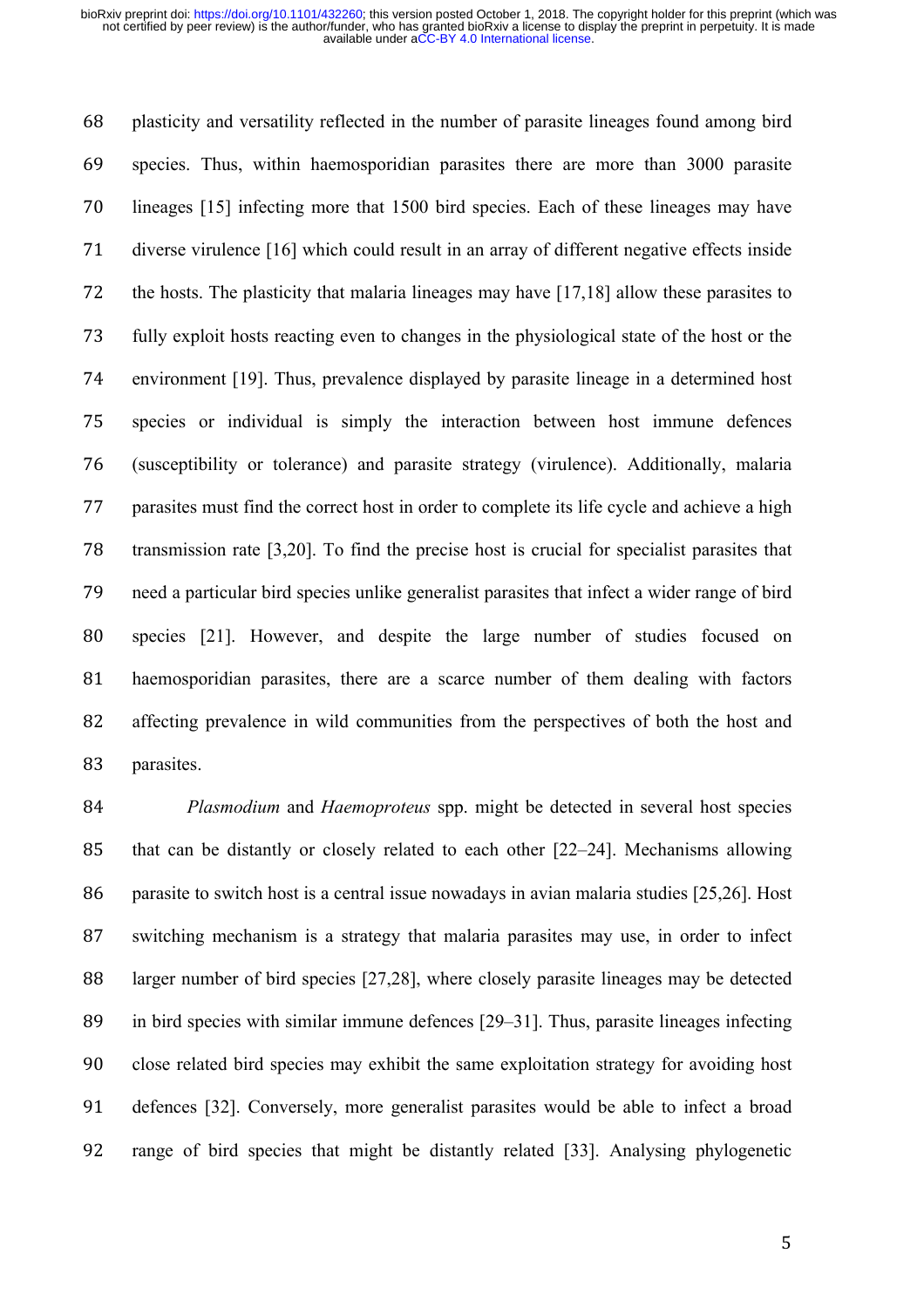distances between bird species sharing the same parasite lineages become essential in community studies in order to determine parasite strategies and how specialist and generalist parasites exploit different host species. However, little is know about how haemosporidian parasite lineages infect bird host species depending on the host phylogenetic distance.

 The fact that haemosporidian parasites need a vector for completing their cycle life extends the number of elements affecting prevalence of these parasites. Although some studies have shown limited or no relationship between climate and prevalence [34], some have showed that vector populations might increase their number due to climate change and, therefore, vector-borne infectious diseases may increase every year [35]. Vector availability might also change among seasons, thus, during spring the amount of vectors in the wild increase [36] raising the probabilities to become infected [37]. During this season the probability of becoming infected increases significantly not only because of vector availability but also because of the secretion of sexual hormones that may alter immune system and, therefore, facilitate the entrance of blood parasite in the vertebrate host [38]. These studies emphasize the importance of including both year and season of sampling for studies focused in prevalence of haemosporidians 110 prevalence when analysing communities.

 Taken as a whole, studies focused on prevalence at the community level have analysed certain factors affecting the presence of prevalence separately. However, to date there is no study dealing with the main factors (i.e. host species, parasite lineage and vector conditions) that might affect the presence of haemosporidians parasites or with the parasite strategy depending on the host phylogenetic distance. Hence, the aims of this study are (i) to analyse factors affecting prevalence of haemosporidian parasites in a wild bird community such as phylogenetic distances, parasite phylogeny, host ID,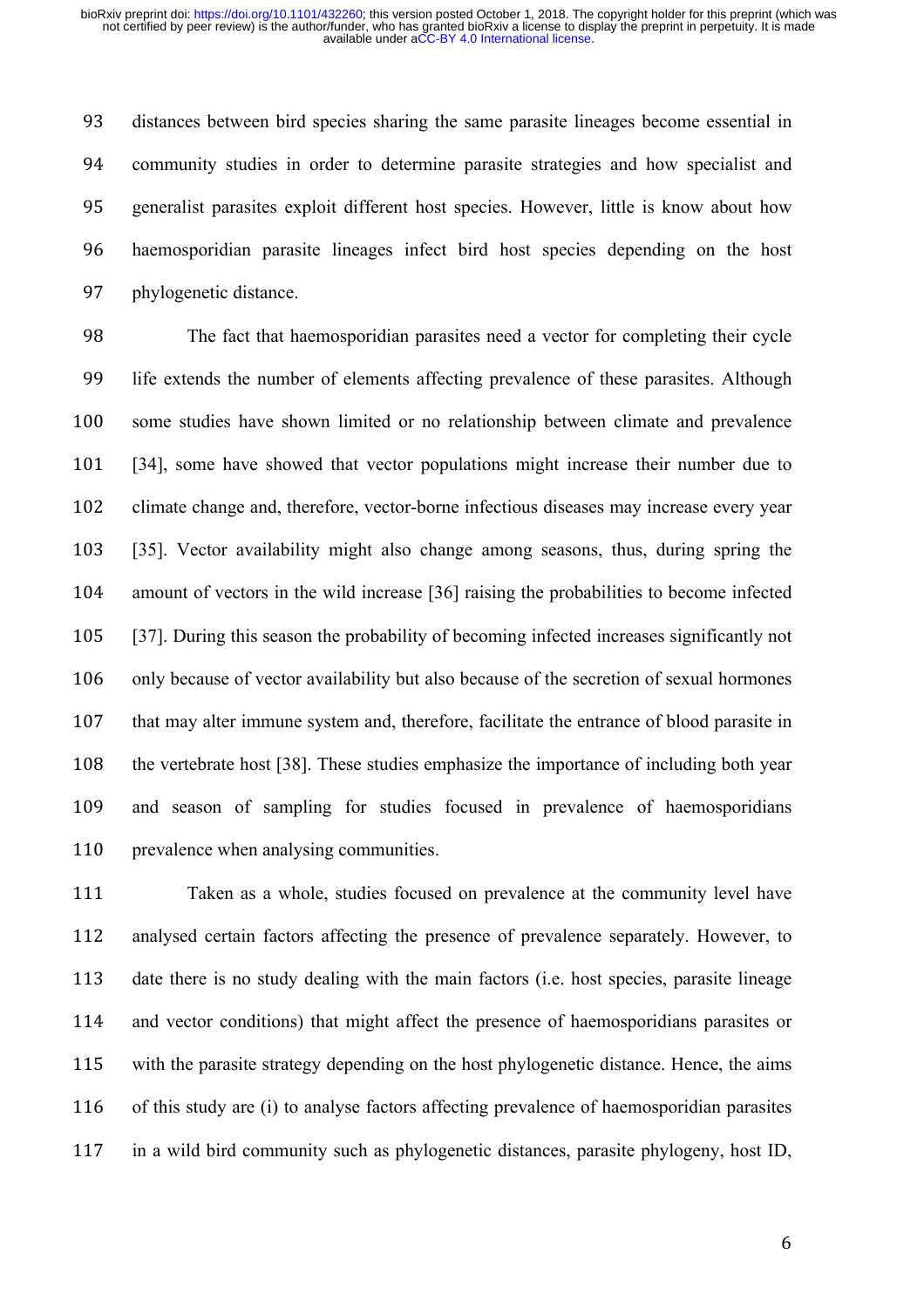parasite lineage or seasonal effects and (ii) compare the phylogenetic distances among bird species infected with the same parasite lineage in order to determine whether the parasite infects phylogenetic close host species. For this purpose, factors such as year, day of sampling, bird species, parasite lineage, season of sampling, host-parasite interaction and phylogenetic relationships among avian hosts were included in the analyses and related with prevalence of haemosporidian parasites.

#### **MATERIAL AND METHODS**

## **Data collection and database**

 The study was carried out from February to October during a 9-year period (2002-2010) in the surroundings of Badajoz (SW Spain) (38°52'N, 705'W). Birds were collected always during the sunrise and during the early hours of the morning. Using a mist-net system, we captured a total of 815 individuals from 21 bird species belonging to nine different families. We obtained one microcapillary of blood (70µl) from the brachial vein of each individual and stored it in 500 µl of 96% ethanol until analysis.

 Methods were approved by Institutional Commision of Bioethics of Univ. of Extremadura (CBUE 49/2011)

### **Prevalence and genetic detection of parasite lineages**

 DNA from the avian blood samples were extracted in the laboratory using a standard chloroform ⁄ isoamylalcohol method [39]. Diluted genomic DNA (25 ng/µL) was used as a template in a polymerase chain reaction (PCR) assay for detection of the parasites using the nested-PCR protocols described [40]. The amplification was evaluated by running 2.5 µL of the final PCR on a 2% agarose gel. All PCR experiments contained one negative control for every eight samples. In the very few cases of negative controls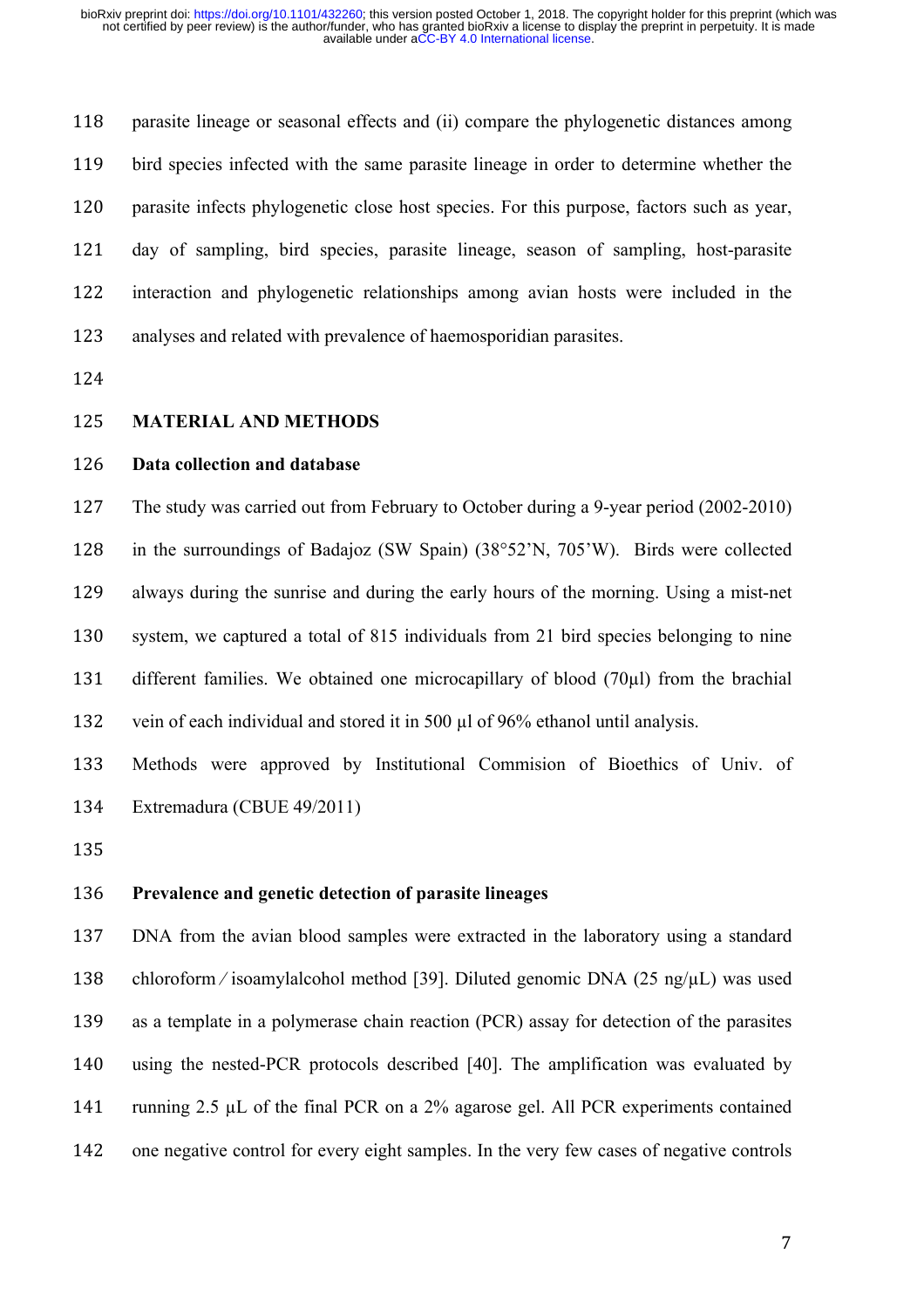showing signs of amplification (never more than faint bands in agarose gels), the whole PCR-batch was run again to make sure that all positives were true. All samples with positive amplification were sequenced directly using procedures described [41]. The obtained sequences of 478 bp of the cyt b were edited, aligned and compared in a sequence identity matrix using the program BioEdit [42]. Parasites with sequences differing by one nucleotide substitution were considered to represent evolutionary independent lineages [43]. Five new sequences were deposited in GenBank under the accession numbers JQ749720 – JQ749724.

### **Phylogenetic analyses and statistical procedures**

 For our statistical models (see below) we created two different phylogenetic trees (supporting information Figs S3 and S4) to control for the common descent of different parties: one for the host of bird species and one for the parasite lineages. The first one relied on the 1000 trees generated by the birdtree.org website [44], from which a consensus tree was created for the sampled 21 species by using Geneious v5.4 [45]. The second tree relied the sequences of the parasite lineages [15] identified in this study. Then, we created a phylogenetic tree using MrBayes 3.1 [46,47]. We used jModelTest 0.1 [48] in order to determine which parasite tree offered the best fit to our data. The burn-in was identified through Tracer 1.2.2 [49]. We sampled 10 million generations at intervals of 1000. Finally we analysed the files generated by Bayesian MCMC runs by MrBayes in Tracer with the objective of confirm whether the parasite tree generated was the most adequate to our analyses.

 These phylogenetic trees were entered in the subsequent statistical models sequentially to evaluate the same list of predictors (first, we run the model using the bird phylogenetic tree and then we run the same model but we used the parasite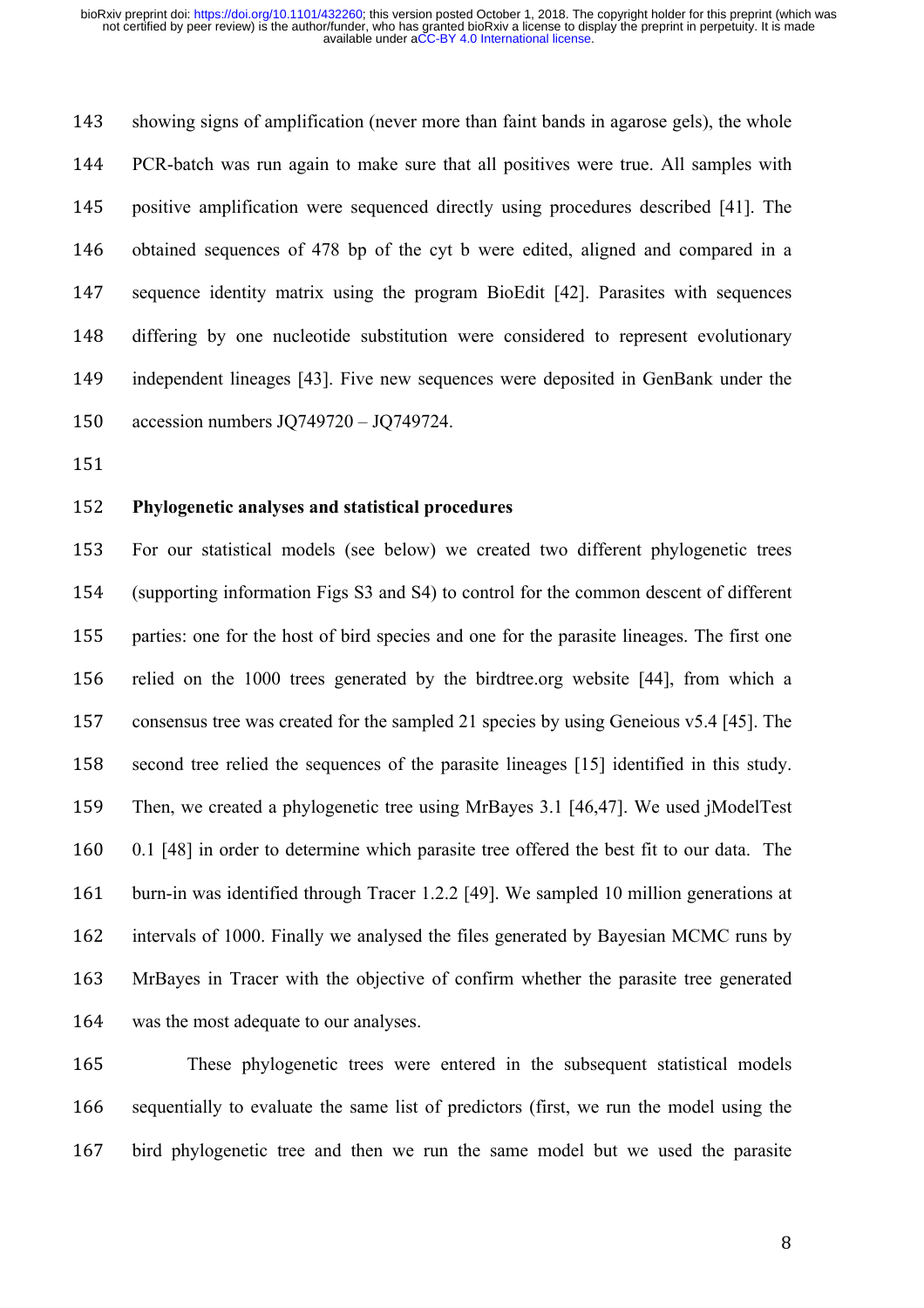phylogenetic tree). The general strategy for our modelling was to incorporate different factors that might be related to: (i) vector effects (breeding season or non-breeding season, year and date of sampling), (ii) host effects (host species, phylogenetic relatedness), (iii) parasite effects (lineage identity and parasite phylogenetic relatedness), and (iv) host-parasite interaction (the combination of bird species and parasite lineage). Given that our parasite screening method allowed us to detect prevalence (yes or no) at the individual level for each parasite lineage screened, we could also incorporate effects due to host individual identity. We used the Bayesian framework for generalized mixed models (GLMM) incorporating Markov chain Monte Carlo (MCMC) estimation available in the package 'MCMCglmm' [50]. Because dependent variable (a given parasite lineage detected or not in a given individual of a given species) has a binomial distribution, we adopted the "categorical" family of distribution. The fixed variables we considered were the date of sampling and the breeding status of individuals (breeding or not), as these factors may affect infection status due to mosquito abundance/activity and susceptibility of hosts during the demanding chick-feeding period [7]. The year of sampling, parasite lineage, bird individual identity, host species and phylogenetic relationships (parasite or host) were used as random factors. Additionally, we also included the interaction between host species and parasite lineage as a random factor [11,51]. Plots were made with the R package ggplot2 (v. 2.1.0) [52]. All the statistical analyses were carried out with the program R v.1.1.383 [53].

 We used uninformative priors with a low degree of belief in all parameters. The model was run for 130000 iterations preceded by a burn-in of 30000 iterations, and sampling every 100 iterations to avoid autocorrelation. We evaluated model convergence visually by plotting the chains and checking that they had mixed properly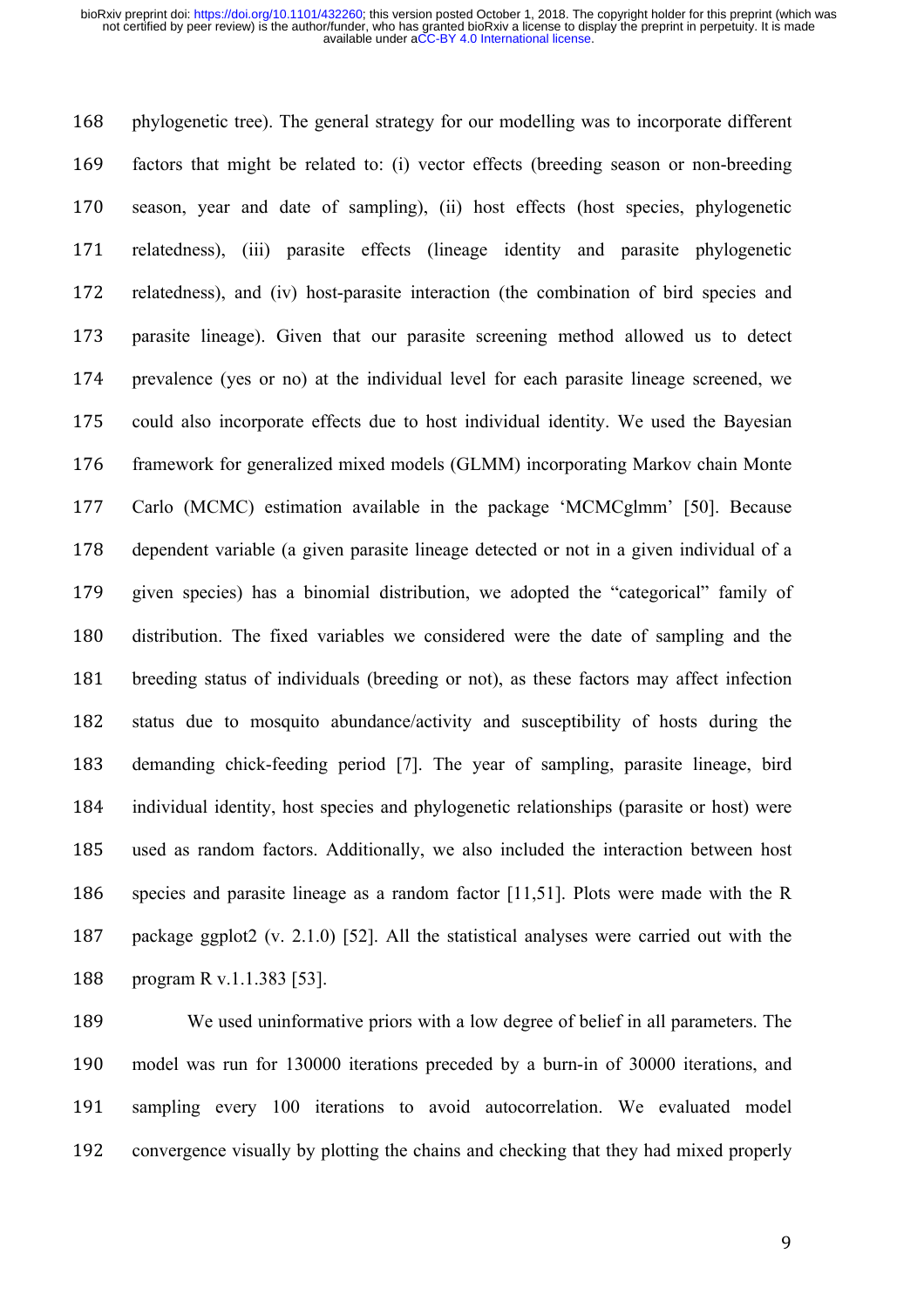and by plotting the autocorrelation (supporting information Figs S1 and S2). Once both model were finished we rescaled our parameters by estimating the marginal parameter modes using Kernel Density Estimation [50].

 We examined phylogenetic relatedness of bird species infected by the same lineages, and determined if species with non-zero prevalence are more closely related to each other than could be expected by chance. The significance of this metric was tested by comparison to a null distribution derived from 999 random permutations among the tips of the phylogenetic tree followed by calculation of the main pairwise distance (MPD). Calculations were carried out with the ses.mpd function of the R package Picante [54]. When running a main pairwise distance calculation different value comes out. Thus, MPDobs = observed mean pair-wise phylogenetic distance between all species pairs infected with the parasite. The mean and standard deviation of MPD in the null distribution were obtained by randomization of species in the phylogenetic distance 206 matrix (taxa.labels method in Picante).  $Z = (MPDobs - mean MPD)$  of the null distribution)/SD of the null distribution. Negative values of Z indicate greater phylogenetic homogeneity (clustering). P is the probability of drawing an MPD from the null distribution at least as extreme as MPDobs, based on 999 randomizations.

### **RESULTS**

### **Total prevalence and lineages detected**

 We determined the presence of 26 parasite lineages belonging to the genera *Haemoproteus* ( $N = 13$ ) and *Plasmodium* ( $N = 13$ ) in the analysed host species (Table 1). We found that 63.80% of total individuals and 81 % of species were infected by haemosporidian parasites. We detected five new parasite lineages that had not been 217 previously described (Table 2).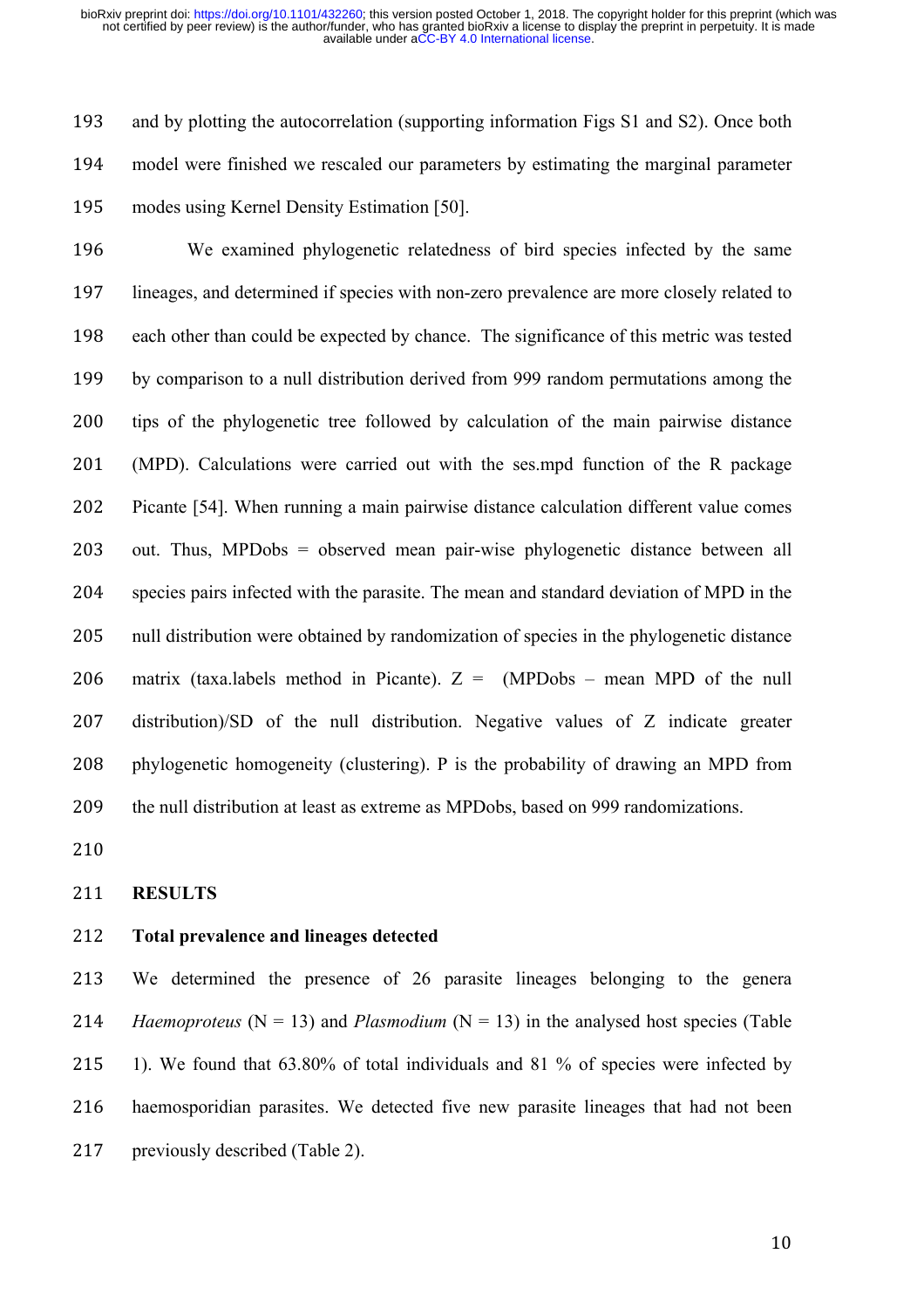| 218 Table 1. Prevalence and genetic identity of haemosporidian parasite lineages in Passeriform host species analyzed in this study. and parasite |  |
|---------------------------------------------------------------------------------------------------------------------------------------------------|--|
| 219 lineage found in each host species.                                                                                                           |  |

| <b>FAMILY</b> | <b>SPECIES</b>            | PREVALENCE (%)             | PARASITES LINEAGES                                               |
|---------------|---------------------------|----------------------------|------------------------------------------------------------------|
|               |                           | (N infected / N tested)    |                                                                  |
| Aegithalidae  | Aegithalos caudatus       | 0(0/4)                     |                                                                  |
| Certhiidae    | Certhia brachydactyla     | 0(0/8)                     |                                                                  |
| Fringillidae  | Carduelis cannabina       | 20(1/5)                    | SGS1                                                             |
|               | Carduelis carduelis       | 18.75(3/16)                | CARDUEL1, CARDUEL2                                               |
|               | Serinus serinus           | 6.67(1/15)                 | CCF <sub>2</sub>                                                 |
|               | Carduelis chloris         | 16.67(1/6)                 | <b>CARDUEL3</b>                                                  |
|               | Fringilla coelebs         | 10.0(1/10)                 | SGS1                                                             |
| Hirundinidae  | Delichon urbicum          | 68.55 (266 / 388)          | DURB6, GRW2, GRW4, GRW9, SGS1, RTSR1, DELURB1, DELURB2, DELURB3, |
|               |                           |                            | DELURB5                                                          |
|               | Hirundo rustica           | 17.35(30/168)              | DELURB2, DELURB5, GRW9                                           |
|               | Riparia riparia           | 14.28 $(4/28)$             | CCF <sub>2</sub>                                                 |
| Paridae       | Cyanistes caeruleus       | 33.33(2/6)                 | SGS1                                                             |
|               | Parus major               | 25(2/8)                    | HIPOL1, SGS1                                                     |
| Passeridae    | Passer domesticus         | 64.57 (177 / 275)          | COLL1, GRW11, PADOM2, PADOM5, PADOM1, SGS1, PADOM8, PADOM22,     |
|               |                           |                            | PAHIS1, GRW11                                                    |
|               | Passer hispaniolensis     | 67.74(21/31)               | PADOM5, SGS1, PADOM1                                             |
| Sturnidae     | Sturnus unicolor          | 0(0/5)                     |                                                                  |
| Sylviidae     | Phylloscopus collybita    | 7.14(1/14)                 | HIPOL1                                                           |
|               | Sylvia atricapilla        | 28.57(2/7)                 | SGS1                                                             |
|               | Sylvia melanocephala      | 12.12(4/33)                | SGS1, SYMEL1                                                     |
| Turdidae      | Erithacus rubecula        | 16.67(1/6)                 | ROBIN1                                                           |
|               | Luscinia megarhynchos     | 0(0/15)                    |                                                                  |
|               | Turdus merula             | 30(3/10)                   | SYAT5, TURDUS3                                                   |
|               | TOTAL INDIVIDUAL ANALYZED | Mean = $63.80 (520 / 815)$ |                                                                  |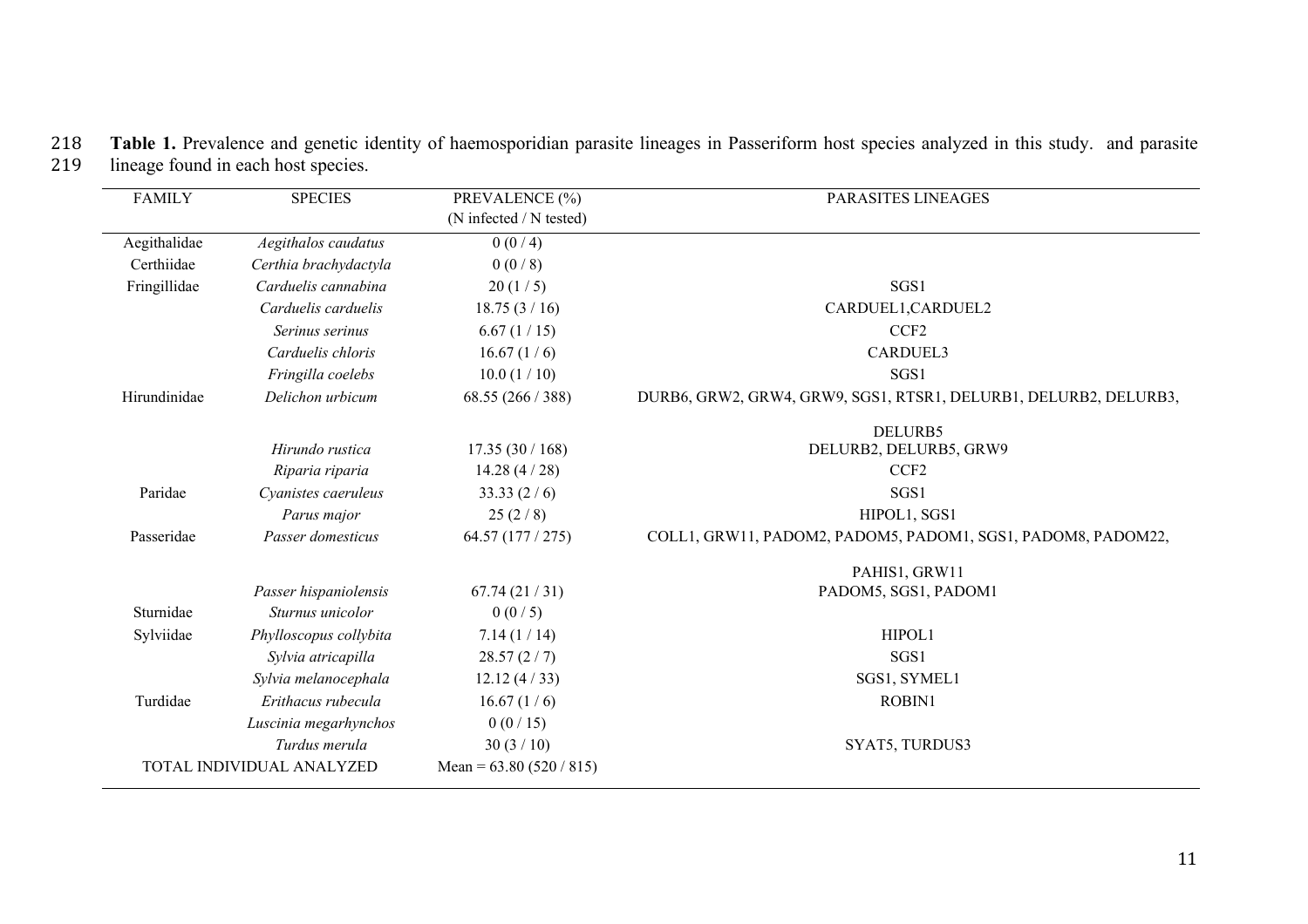# 221 **Table 2.** List of parasite lineages found in the current study. New detected parasite

222 lineages are marked in bold.

|                  |                         | GenBank acc. | Number of host   |
|------------------|-------------------------|--------------|------------------|
| Parasite lineage | Morphological species   | Number       | species infected |
| COLL 1           | Plasmodium sp.          | AY831747     | 1                |
| DELURB1          | Haemoproteus hirundinis | EU154343     | $\mathbf{1}$     |
| DELURB2          | Haemoproteus sp.        | EU154344     | $\overline{2}$   |
| DELURB3          | Haemoproteus sp.        | EU154345     | 1                |
| DELURB5          | Plasmodium sp.          | EU154347     | $\overline{2}$   |
| DURB6            | Plasmodium sp.          | EU219392     | $\mathbf{1}$     |
| GRW11            | Plasmodium relictum     | AY831748     | $\mathbf{1}$     |
| GRW2             | Plasmodium ashfordi     | AF254962     | 1                |
| GRW4             | Plasmodium relictum     | AF254975     | $\mathbf{1}$     |
| GRW9             | Plasmodium sp.          | EU810681     | $\overline{2}$   |
| HIPOL1           | Haemoproteus sp.        | DQ000324     | $\overline{2}$   |
| <b>ROBIN1</b>    | Haemoproteus attenautus | AY393807     | 1                |
| CCF <sub>2</sub> | Haemoproteus sp.        | AF495551     | $\overline{2}$   |
| <b>CARDUEL1</b>  | Haemoproteus sp.        | JQ749720     | $\mathbf{1}$     |
| <b>CARDUEL2</b>  | Haemoproteus sp.        | JQ749721     | 1                |
| <b>CARDUEL3</b>  | Haemoproteus sp.        | JQ749722     | $\mathbf{1}$     |
| <b>SYMEL1</b>    | Haemoproteus sp.        | JQ749723     | $\mathbf{1}$     |
| <b>TURDUS3</b>   | Plasmodium sp.          | JQ749724     | $\mathbf{1}$     |
| PADOM01          | Plasmodium sp.          | DQ058611     | $\overline{2}$   |
| PADOM02          | Plasmodium sp.          | DQ058612     | $\mathbf{1}$     |
| PADOM05          | Haemoproteus passeris   | HM146898     | $\overline{2}$   |
| PADOM08          | Plasmodium sp.          | GU065648     | 1                |
| PADOM22          | Haemoproteus sp.        | GU065650     | 1                |
| PAHIS1           | Haemoproteus sp.        | GU065651     | 1                |
| SGS1             | Plasmodium relictum     | AF495571     | 9                |
| RTSR1            | Plasmodium sp.          | AF495568     | 1                |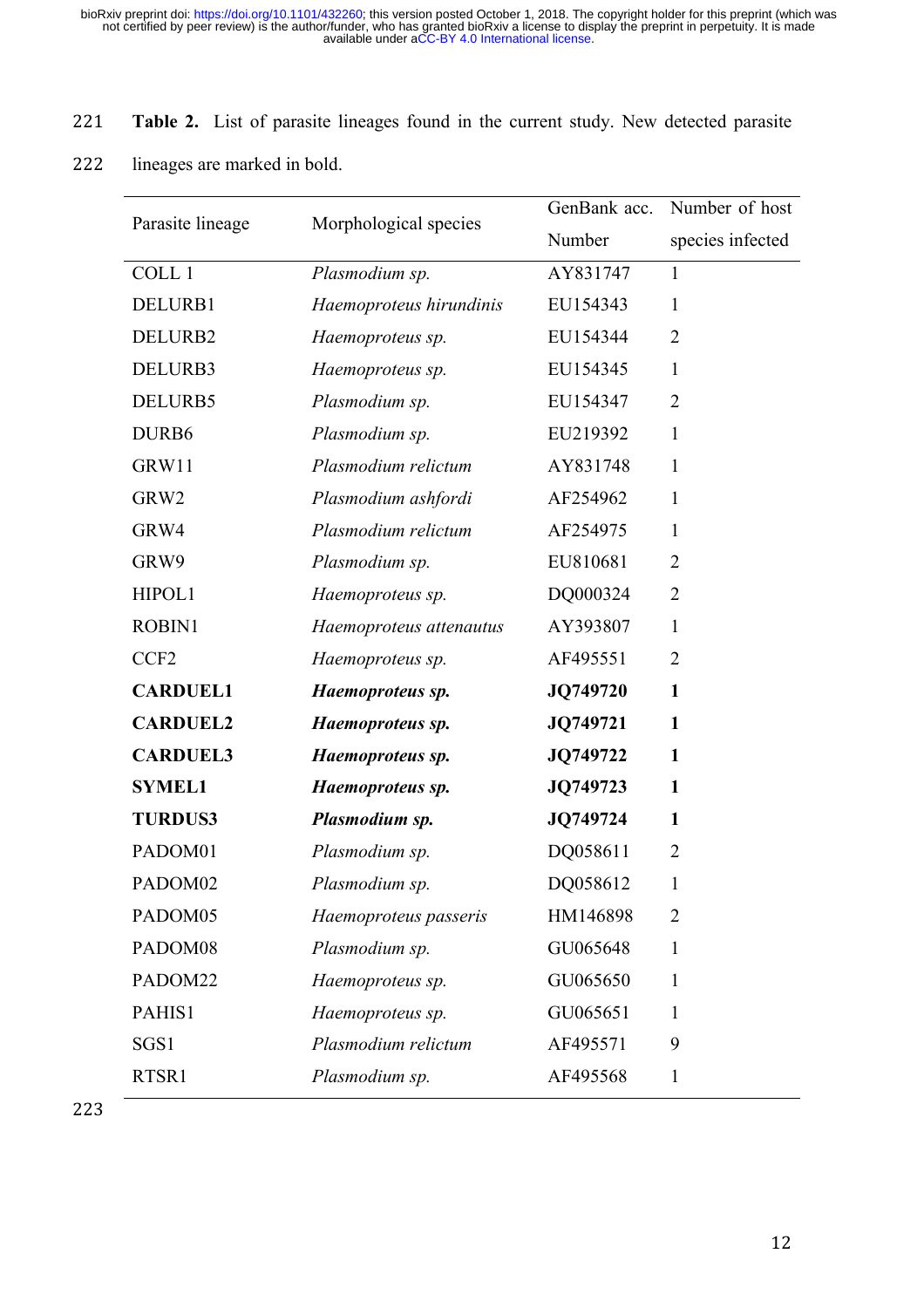# **Factors affecting prevalence**

| 225 | Our results suggest that bird defences and parasite virulence (i.e. host-parasite            |
|-----|----------------------------------------------------------------------------------------------|
| 226 | interaction) affect infection status stronger than the rest of the variables analysed (Table |
| 227 | 3) where this interaction might be the most important factor determining prevalence.         |
| 228 | Additionally, two more factors appeared to affect variance in prevalence, although on a      |
| 229 | lesser scale. Thus, our models suggested that breeding season and parasite lineage might     |
| 230 | affect haemosporidian prevalence.                                                            |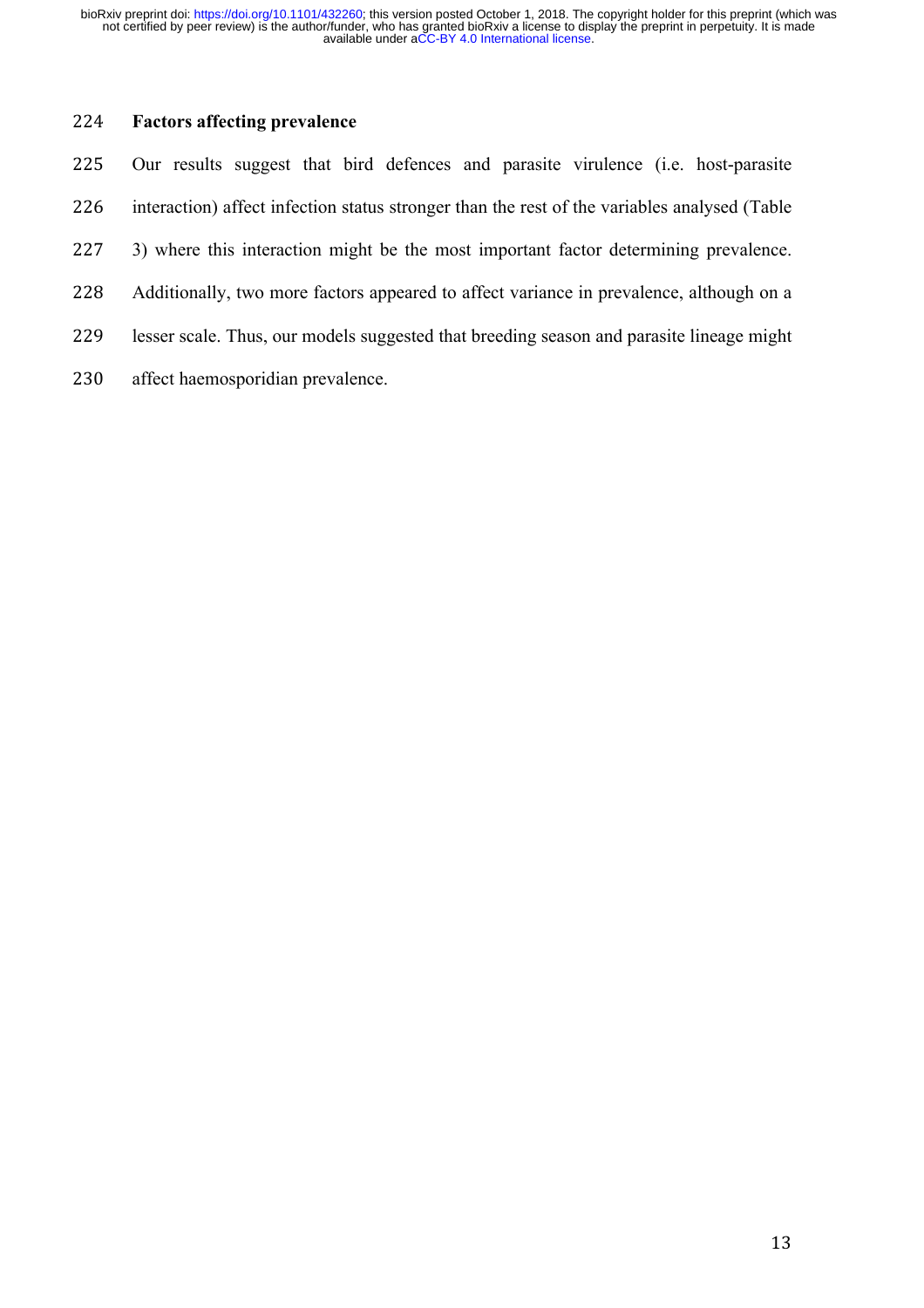## 231 **Table 3.** Variance of prevalence in relation to fix and random factors. Results of both models are showed. Bolded values represent factors that

232 were statistically significant.

|                           | <b>Bird</b>  |                             |       |          | Parasite     |                          |       |          |
|---------------------------|--------------|-----------------------------|-------|----------|--------------|--------------------------|-------|----------|
|                           | Mean         | Lower/upper 95% CI          | pMCMC | Rescaled | Mean         | Lower/upper 95% CI       | pMCMC | Rescaled |
|                           |              |                             |       | mean     |              |                          |       | mean     |
| <b>Fixed factors</b>      |              |                             |       |          |              |                          |       |          |
| Day                       | $-4.055e-03$ | $-8.653 - 03 / 7.416e - 04$ | 0.108 | $-0.004$ | $-3.503e-03$ | $-8.545e-03 / 7.867e-04$ | 0.152 | $-0.035$ |
| <b>Breeding</b><br>season | $1.825e+03$  | $-3.292e-01/4.2623+00$      | 0.092 | 2.071    | 1.7373       | $-1.212e-01/3.842$       | 0.074 | 1.775    |
| Random factors            |              |                             |       |          |              |                          |       |          |
| Year                      | 1.616        | 0.243 / 4.364               |       | 0.415    | 1.367        | 0.181 / 3.374            |       | 0.578    |
| Lineage                   | 2.208        | 0.0002 / 4.897              |       | 1.335    | 1.436        | 0.0002 / 3.600           |       | 1.009    |
| Individual                | 0.006        | 0.0001 / 0.018              |       | 0.005    | 0.007        | 0.0002 / 0.021           |       | 0.007    |
| Species                   | 0.126        | 0.0003 / 0.567              |       | 0.007    | 0.166        | 0.0001 / 0.845           |       | 0.006    |
| Linage*<br><b>Species</b> | 13.26        | 8.318 / 21.97               |       | 7.007    | 11.030       | 6.785 / 15.590           |       | 7.076    |
| Phylo                     | 0.008        | 0.0002 / 0.028              |       | 0.007    | 0.1629       | 0.0002 / 0.747           |       | 0003     |

233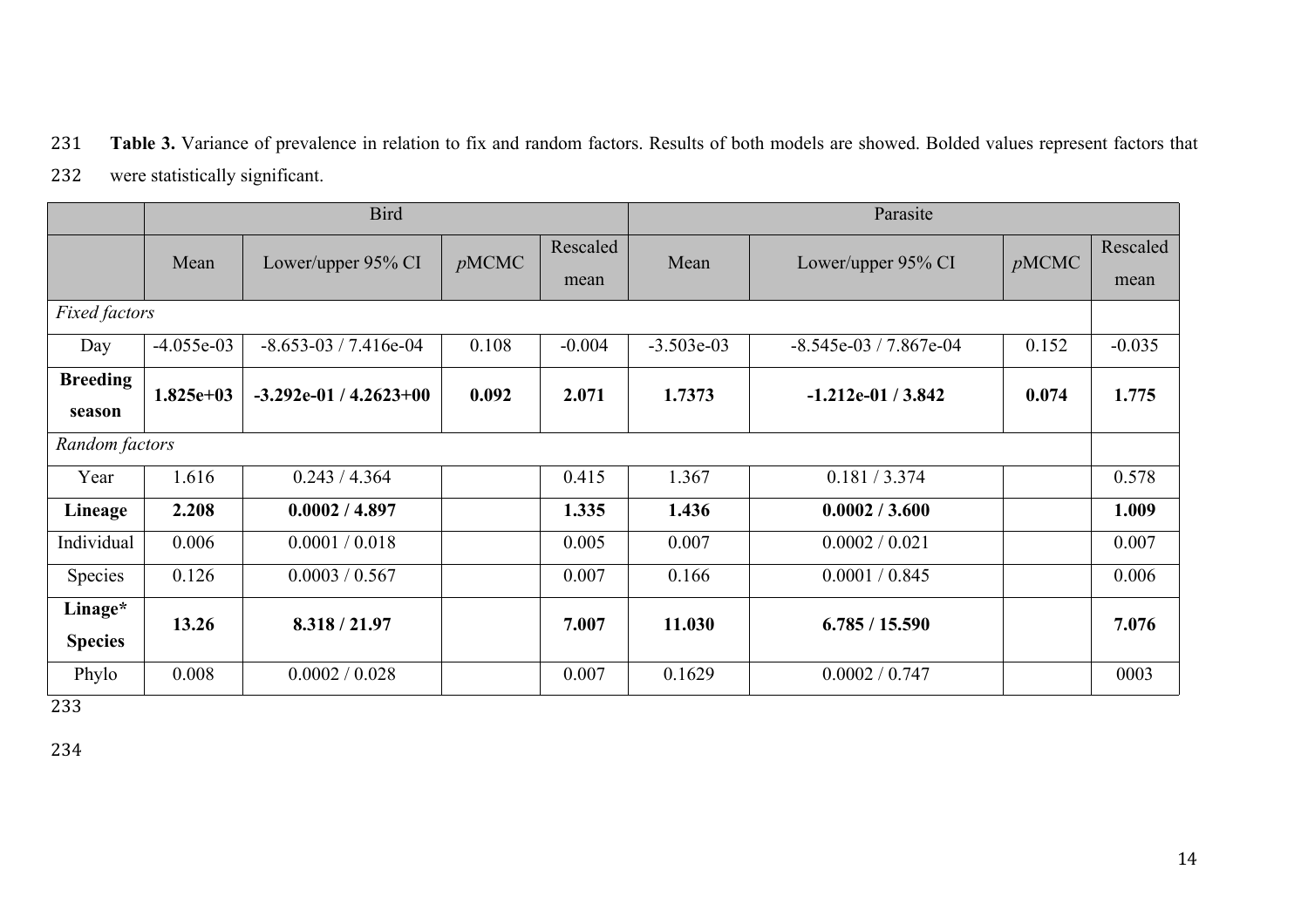### **Infected bird species and phylogenetic distances**

 The random effects for parasite lineage shows that there are considerable differences among parasite lineages in their host exploitation strategies. We found that the most prevalent parasite lineage was *Plasmodium relictum* SGS1 as it was detected in 9 out 21 host species. However, the prevalence in particular host species was quite variable (see Fig. 1). In contrast, the other lineages seem to be more specialists, at the present study, as they were detected in fewer species.

 **Figure 1:** Prevalence of each parasite lineage in every host species found in the community. Bird species with no infection are not present in the figure. Lineages infecting more than one bird species have been colored marked while parasite lineages infected only one host species remain in grey. Noted that depending on the sample size the dot showing the prevalence change its magnitude.

 We detected 8 different lineages infecting, at least, two host species (Fig. 1). Thus, we analysed the phylogenetic distance between the hosts species infected by one relative to the average phylogenetic distance between two species on the entire tree. Our results showed that *Haemoproteus* spp. CCF2 lineage, *Plasmodium* spp. HIPOL1, GRW9 and *P. relictum* SGS1 infected non-closely related bird species. Moreover, we detected that *Haemoproteus passeris* PADOM05 lineage; *Haemoproteus* spp. DELURB2 lineage and *Plasmodium* spp. DELURB5 and PADOM01 lineages tended to infect closely related bird species (Table 4).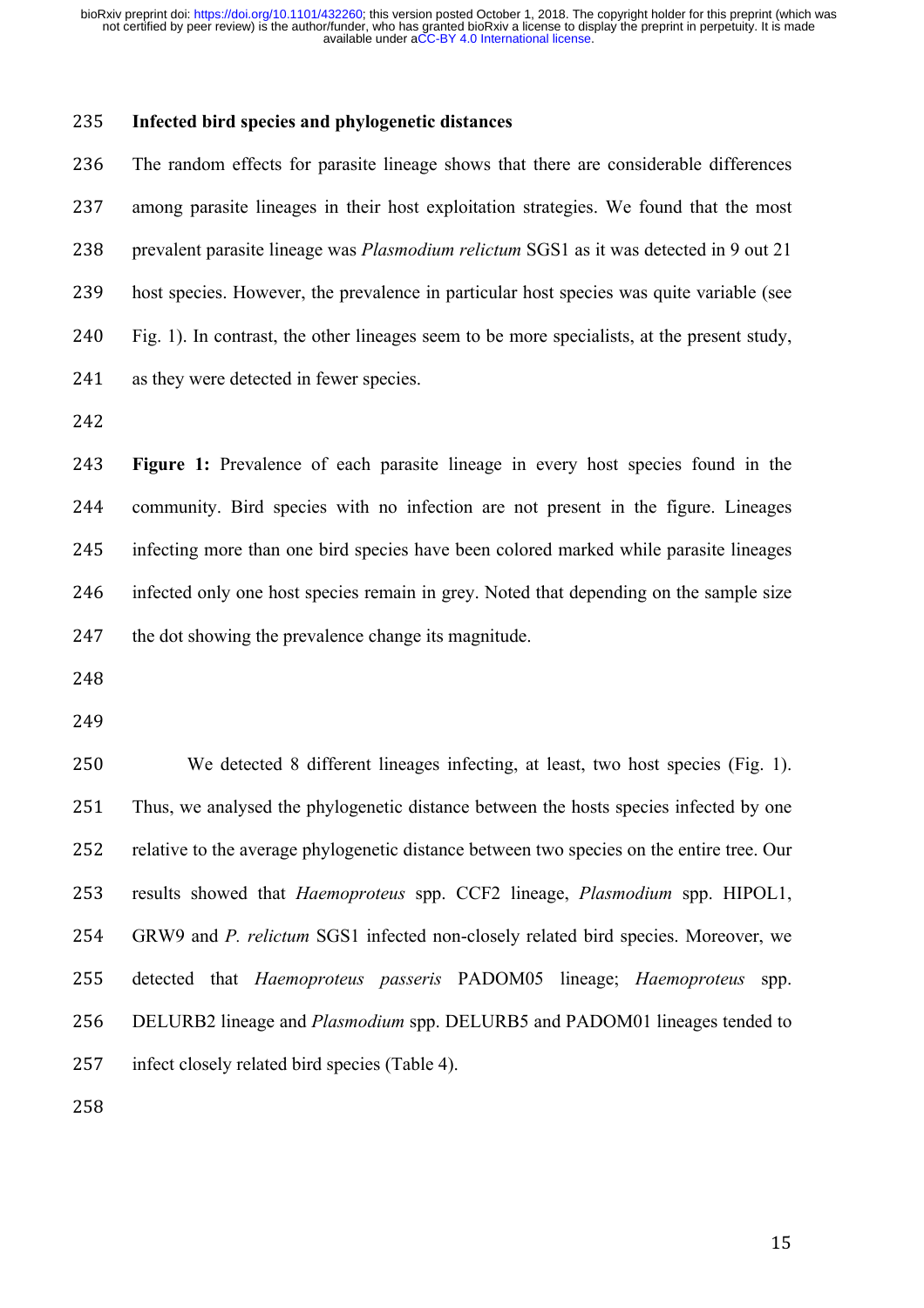259 **Table 4:** Phylogenetic dispersion of parasite lineages infecting more than one host 260 species. *N* = number of bird species infected. Bolded values represent parasite lineages

261 that were detected in close phylogenetic bird species.

|                                      | $\overline{N}$ | $MPD_{obs}$ | $Mean \pm SD$       | Z        | $\overline{P}$ |
|--------------------------------------|----------------|-------------|---------------------|----------|----------------|
| SGS1 P. relictum                     | 9              | 79.976      | $81.829 \pm 2.609$  | $-0.710$ | 0.222          |
| PADOM05 H. passeris                  | 2              | 5.546       | $82.695 \pm 17.199$ | -4.485   | 0.002          |
| CCF2 Haemoproteus sp.                | $\overline{2}$ | 91.536      | $80.881 \pm 18.287$ | 0.582    | 0.853          |
| <b>DELURB2</b> Haemoproteus sp.      | $\overline{2}$ | 33.574      | $82.087 \pm 17.088$ | $-2.838$ | 0.038          |
| <b>DELURB5</b> <i>Plasmodium</i> sp. | 2              | 33.574      | $82.111 \pm 17.851$ | $-2.713$ | 0.047          |
| GRW9 Plasmodium sp.                  | $\overline{2}$ | 33.574      | $81.479 \pm 18.615$ | $-2.573$ | 0.054          |
| HIPOL1 Haemoproteus sp.              | $\overline{2}$ | 86.983      | $81.817 \pm 17.714$ | 0.291    | 0.304          |
| PADOM1 Plasmodium sp.                | 2              | 5.546       | 81.385±18.107       | $-4.188$ | 0.003          |

262

#### 263 **DISCUSSION**

 In this study of haemosporidian parasites infecting a community of wild birds breeding/migrating in the same area, we found that detected prevalence is mostly determined by the interaction between host and parasite identity. We also found that variation in prevalence might be affected by breeding season and parasite lineage. Additionally, we showed that *P. relictum* SGS1 is present in most of the bird species but with variable prevalence, while other parasites are more specialist parasites infecting fewer and close related host species as *H. passeris* PADOM05. Next, we 271 discuss these main results in detail

 Virulence of *Plasmodium* and *Haemoproteus* spp. might be highly variable between species and lineages. Some malaria parasites might affect host fitness [55,56] and others might even influence survival [57–59]. Conversely, host bird species and bird individual might also differ in the prevalence displayed due to the tolerance or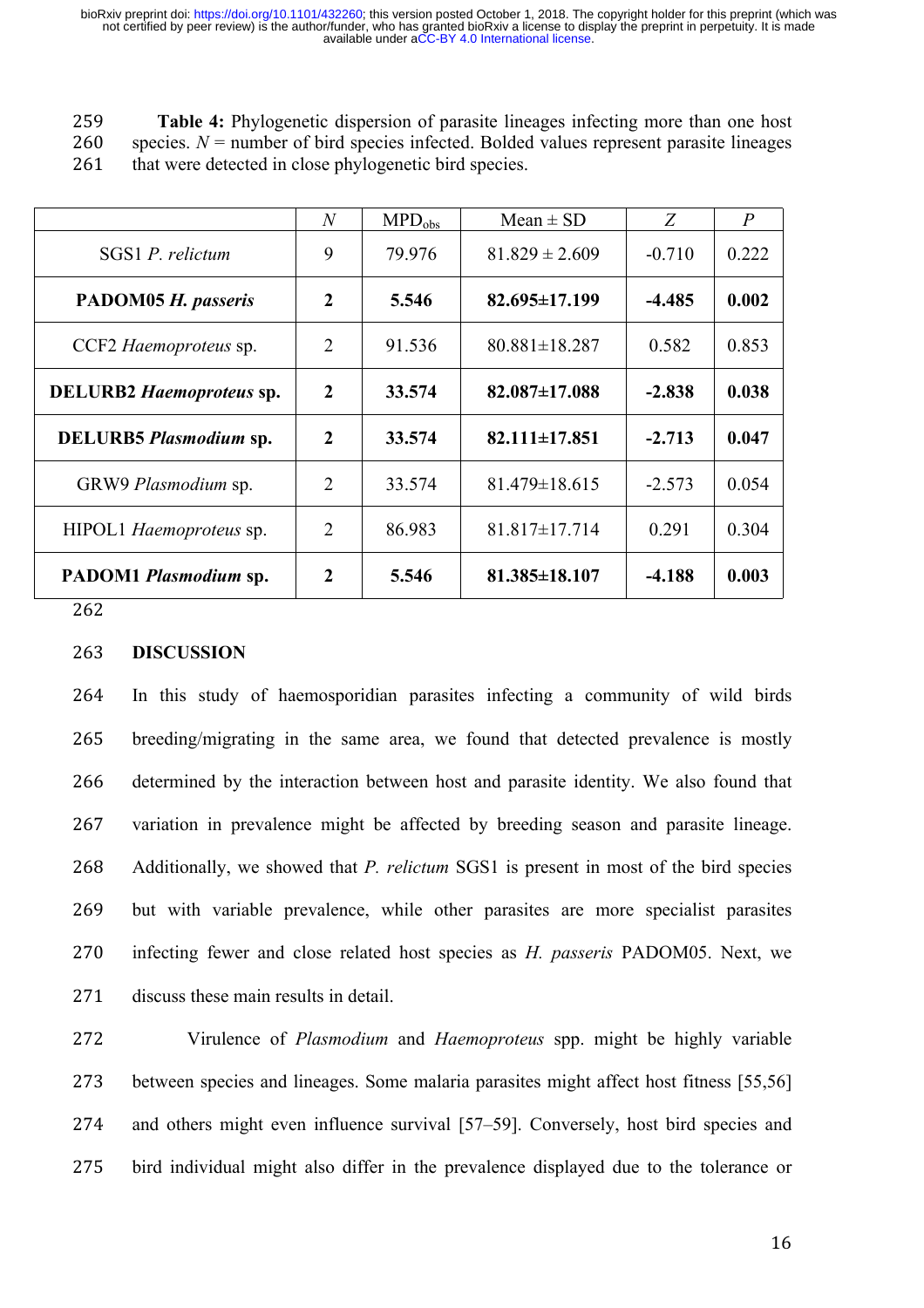susceptibility of each organism [11]. Thus, the interaction between parasite lineage and host bird species ultimately determines infection severity and therefore prevalence. Our results support this idea where variation in prevalence was mainly affected by the interaction between parasite lineage and bird host species. In this sense, it has been suggested that avian malaria parasites (*Plasmodium ashfordi*) express a particular host- specific expression pattern depending on the infected bird [11]. This study highlighted the role that the interaction between host immune defence (susceptibility or resistance to parasites) and parasite strategy (virulence) may play in the prevalence displayed. The mechanisms behind this host-parasite interaction are still limited where only some target genes related, for instance, with red blood cell invasion have been deeply analysed [60,61].

 With regard to the previous results, prevalence was also affected by parasite lineage. These results emphasize the importance not only of the host-parasite interaction per se but also the parasite exploitation strategy that might vary depending on the bird 290 identity [11]. In this sense, it has been shown that avian malaria parasites might develop a wide range of different strategies in order to avoid host defences. For example, *Plasmodium* spp. can display some evasive mechanisms evading host defences by clonal antigenic switches [62] or even avoid consequences of recognition by the immune system [63]. Additionally, it has been shown that, during mix infections, these parasite might compete with one another for access to the available hosts, thus, some lineages show more prevalence in certain bird species simply because an specific lineage may eliminate other parasite [23]. Hence, parasite lineage might play an essential role determining the prevalence displayed in a host rather the host bird species itself.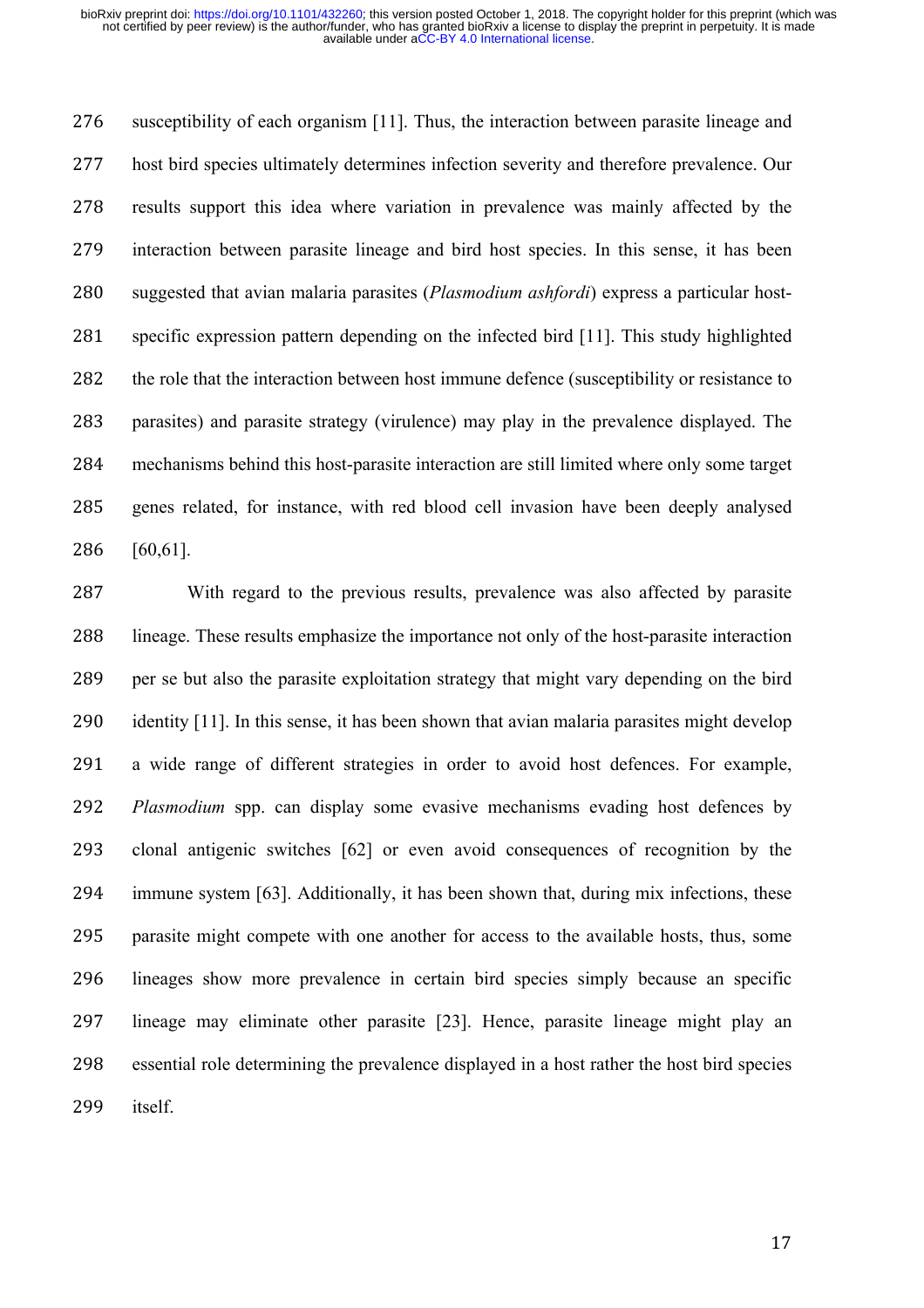Our results also showed that breeding season affected prevalence displayed in the community. Previous studies have shown that, during breeding season prevalence of these parasite significantly increase [64,65] as a consequence of vector availability. The increase of vectors in the community may expand blood parasites among individuals and, therefore, increase prevalence [36]. Our results agree with this idea pointing out a clear connexion between breeding season, vector availability and prevalence of blood parasites.

 It has been extensively discussed how specialist and generalist parasites may have evolved and how host species are selected to be infected [22,66,67]. Although specialist parasites are supposed to display higher prevalence and parasitemia on their avian hosts [21], generalist parasite can occasionally cause significant mortalities in native birds. For instance, in Hawaii birds *Plasmodium relictum* caused the extinction of native species of honeycreepers [68,69] despite being one of the most generalist parasite species. In this sense, it has been suggested that generalist parasites (*P. relictum* GRW4 and SGS1) have the ability to infect a broad range of host species but also display a high prevalence in some of them [70]. Our results agree with this hypothesis, where *P. relictum* SGS1 was detected in most of the bird species infected, and it displayed different mean prevalence depending on the bird species. Moreover, this haemosporidian lineage was detected in unrelated host species highlighting the parasite's ability to adapt to distantly related host species emphasizing the parasite's generalist strategy. In the case of *P. relictum* SGS1 the number of potential host species is 113 [15], where every host individual and species provide a different environment that need to be overcome by the plasticity of parasites [71]. Although the mechanism underlying this plasticity is still unknown, it has been recently shown that the reticulocyte binding proteins, a polymorphic gene family involved in host cell invasion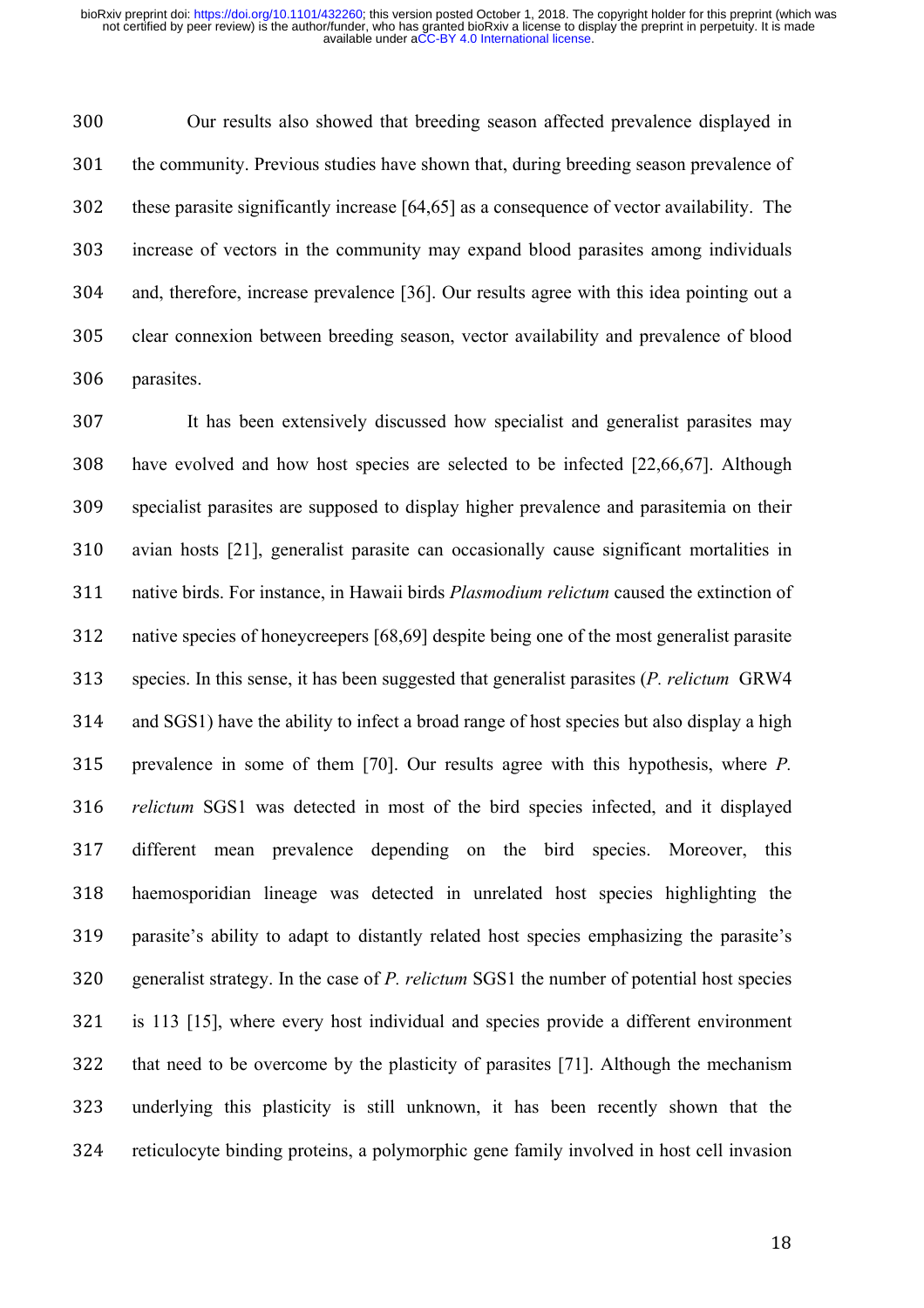and attributed to host specificity [61], is significantly expanded in *P. relictum* [72]. This discovery could explain the ability of this parasite species to infect a wide range of avian species and its overwhelming capacity to infect a wide range of host species [72]. Nevertheless, further studies are needed in order to assess mechanisms allowing generalist parasites to be present in a large number of bird species.

 Finally, our analysed stated that the number of infected bird species by the same parasite lineage do not determine whether this parasite may be more or less specialist. In this sense, *Haemoproteus* spp. CCF2, HIPOl1 lineages and *Plasmodium* spp. GRW9 were detected in distantly related bird species suggesting that, although each of these lineages was only detected in two bird species, they are not strict specialist parasites [32]. Additionally, *Haemoproteus* spp. PADOM05, DELURB2 lineages and *Plasmodium* spp. DELURB5, PADOM1 spp. lineages were detected in closely related bird species suggesting that these lineages may tent to be specialist parasites [32]. The prevalence displayed by these parasite lineages varied depending on the bird species infecting. Thus, in house sparrows (*Passer domesticus*) prevalence was higher for specialist parasites (*Haemoproteus* spp. PADOM05) than for generalist parasites. In contrast, Spanish house sparrows (*Passer hispaniolensis*) displayed prevalence was higher for generalist parasites (*P. relictum* SGS1). These results agree with previous studies suggesting that, in certain cases, specialist parasites might arise higher prevalence than generalist parasites [73] but, in other cases, generalist manage to reach high prevalence [70]. Our results can only confirm that depending on the parasite lineage and the host bird species prevalence might differ, suggesting that is the host- parasite interaction ultimately the factor that might affect prevalence in a wild community.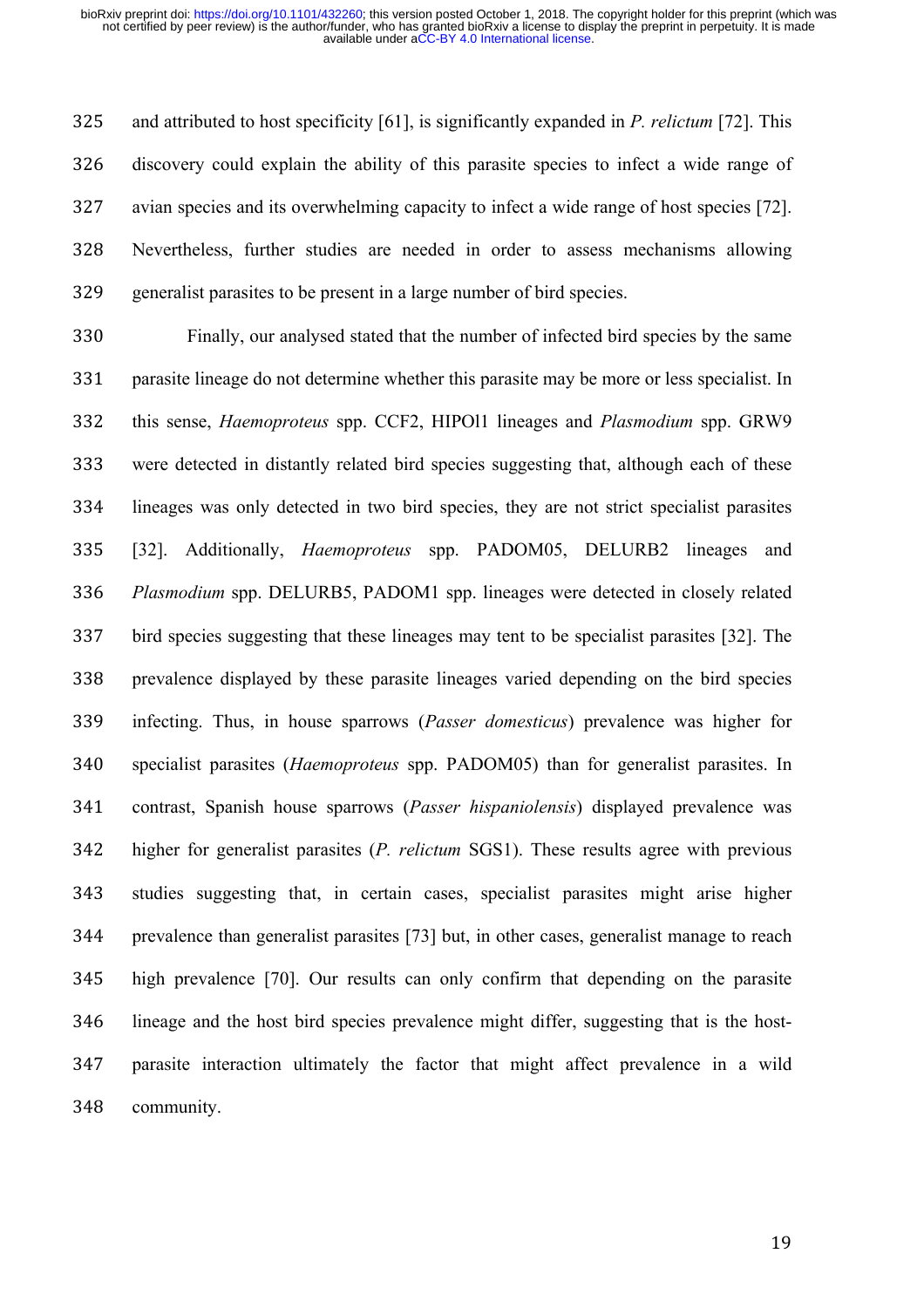In conclusion, we have shown that, at the community level, the interaction between host and parasite identity might more strongly affect observed variation in prevalence than bird host species or parasite lineage alone. These results highlight the importance of studies focusing on the community level and analysing how different parasite lineages might interact with a variety of host species. The present study also highlights that even a parasite (such *as P. relictum* SGS1 and *H. passeris*. PADOM05) that are considered as generalist or a specialist can display both high and low prevalence per host species. Taken as a whole, these results suggest that prevalence mainly results from the interaction between host immune defences and parasite exploitation strategy where parasite lineage might play an important role following an approach depending on the bird species.

#### **ACKNOWLEDGMENTS**

 We would like to thank Sergio Magallanes for stimulating discussion and comments on this paper. We are also grateful to Vincenzo Ellis and Beatriz Willink for statistical advice and comments that greatly improved the manuscript.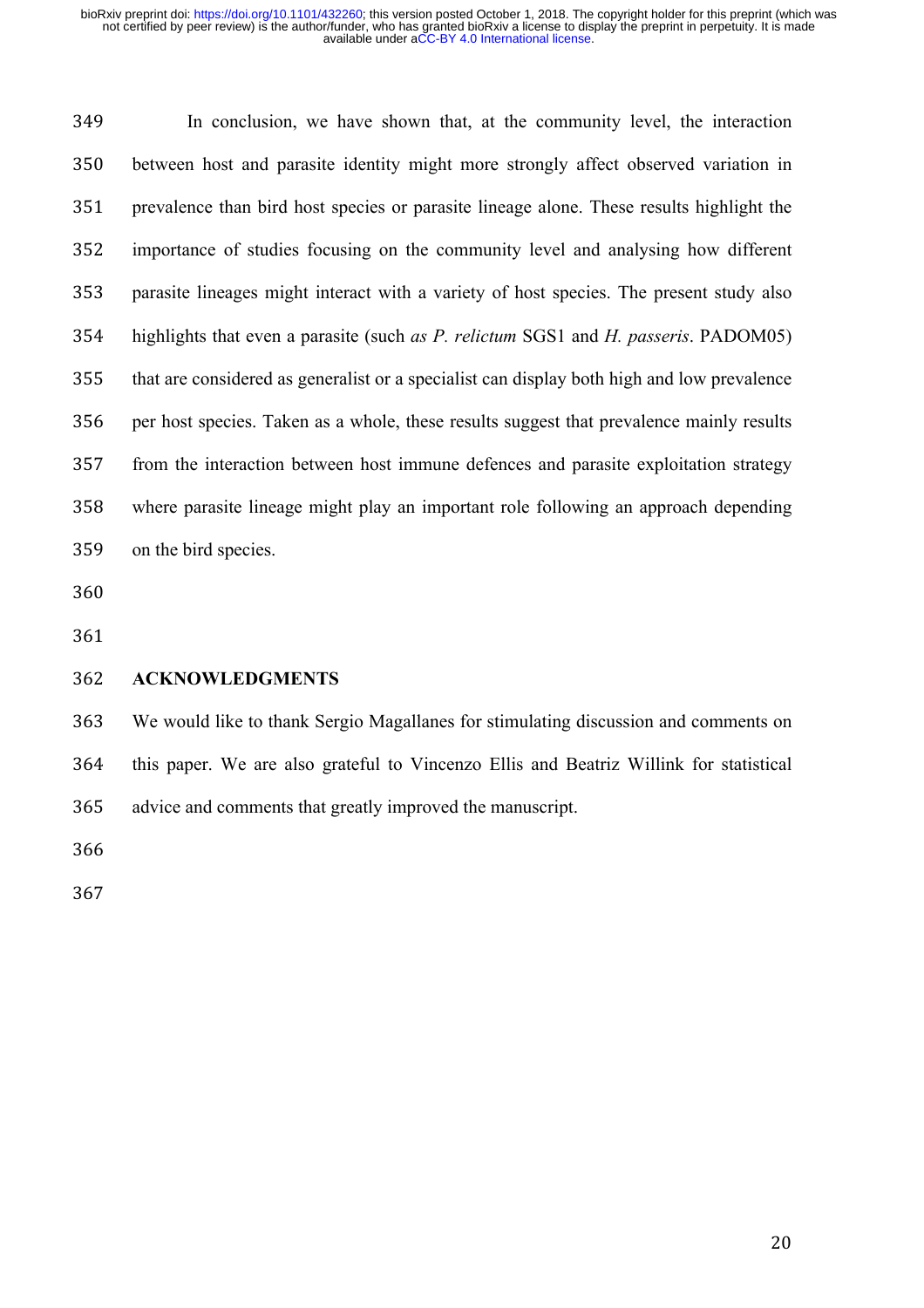### **REFERENCES**

 1. Hudson PJ, Rizzoli a. P, Grenfell BT, Heesterbeek J a. P, Dobson a. P. Ecology of wildlife diseases. Ecol Wildl Dis. 2002;1981:1–5.

2. Hudson PJ, Dobson AP, Lafferty KD. Is a healthy ecosystem one that is rich in

parasites? Vol. 21, Trends in Ecology and Evolution. 2006. p. 381–5.

 3. Schmid-Hempel P. Evolutionary parasitology: The integrated study of infections, immunology, ecology and genetics. Vol. 27, Trends in parasitology. 2011. 233-4 p.

 4. Bobby Fokidis H, Greiner EC, Deviche P. Interspecific variation in avian blood parasites and haematology associated with urbanization in a desert habitat. J Avian Biol. 2008;39(3):300–10.

 5. Prado-Irwin SR, Bird AK, Zink AG, Vredenburg VT. Intraspecific Variation in the Skin-Associated Microbiome of a Terrestrial Salamander. Microb Ecol. 2017;74(3):745–56.

 6. Olsson-Pons S, Clark NJ, Ishtiaq F, Clegg SM. Differences in host species relationships and biogeographic influences produce contrasting patterns of prevalence, community composition and genetic structure in two genera of avian malaria parasites in southern Melanesia. J Anim Ecol. 2015;84(4):985–98.

 7. Valkiūnas G. Avian malaria parasites and other Haemosporidia. Boca Raton. 2005.

 8. Sehgal RNM. Manifold habitat effects on the prevalence and diversity of avian blood parasites. Vol. 4, International Journal for Parasitology: Parasites and Wildlife. 2015. p. 421–30.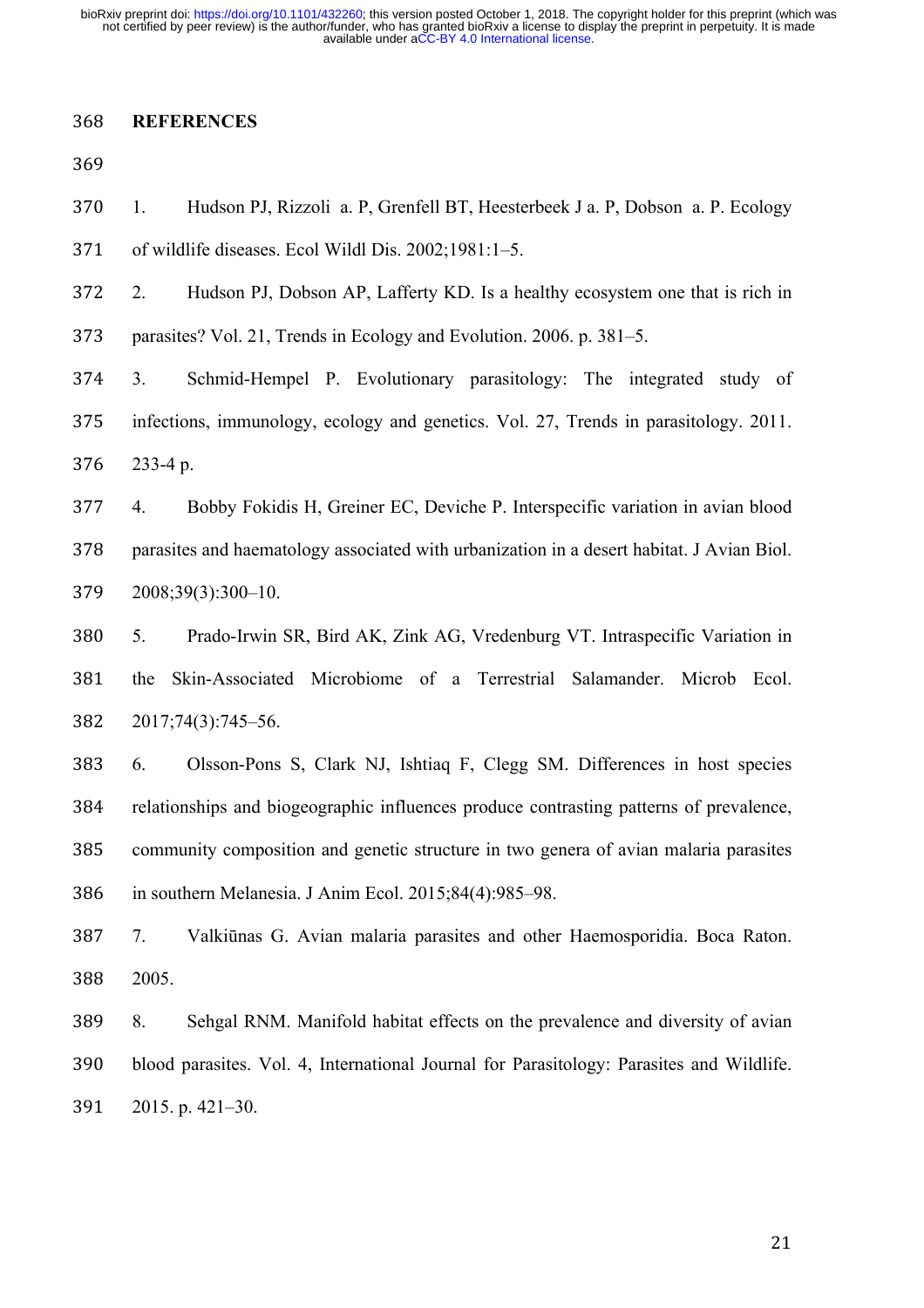9. Matthews AE, Ellis VA, Hanson AA, Roberts JR, Ricklefs RE, Collins MD. Avian haemosporidian prevalence and its relationship to host life histories in eastern Tennessee. J Ornithol. 2016;157(2):533–48.

 10. Wilkinson LC, Handel CM, Van Hemert C, Loiseau C, Sehgal RNM. Avian malaria in a boreal resident species: long-term temporal variability, and increased prevalence in birds with avian keratin disorder. Int J Parasitol. 2016 Apr 1 [cited 2018 Mar 19];46(4):281–90.

 11. Videvall E, Cornwallis CK, Ahrén D, Palinauskas V, Valkiunas G, Hellgren O. The transcriptome of the avian malaria parasite Plasmodium ashfordi displays host-specific gene expression. Molecular Ecology. 2017;

 12. Hellgren O, Križanauskienė A, Hasselquist D, Bensch S. LOW HAEMOSPORIDIAN DIVERSITY AND ONE KEY-HOST SPECIES IN A BIRD MALARIA COMMUNITY ON A MID-ATLANTIC ISLAND (SÃO MIGUEL, AZORES). J Wildl Dis. 2011;47(4):849–59.

 13. Waldenström J, Bensch S, Kiboi S, Hasselquist D, Ottosson U. Cross-species infection of blood parasites between resident and migratory songbirds in Africa. Mol Ecol. 2002;11(8):1545–54.

 14. Atkinson CT, Saili KS, Utzurrum RB, Jarvi SI. Experimental evidence for evolved tolerance to avian malaria in a wild population of low elevation Hawai'i 'Amakihi (Hemignathus virens). Ecohealth. 2013;10(4):366–75.

 15. Bensch S, Hellgren O, Pérez-Tris J. MalAvi: a public database of malaria parasites and related haemosporidians in avian hosts based on mitochondrial cytochrome b lineages. Mol Ecol Resour. 2009;9:1353–8.

 16. Palinauskas V, Žiegytė R, Iezhova TA, Ilgūnas M, Bernotienė R, Valkiūnas G. Description, molecular characterisation, diagnostics and life cycle of Plasmodium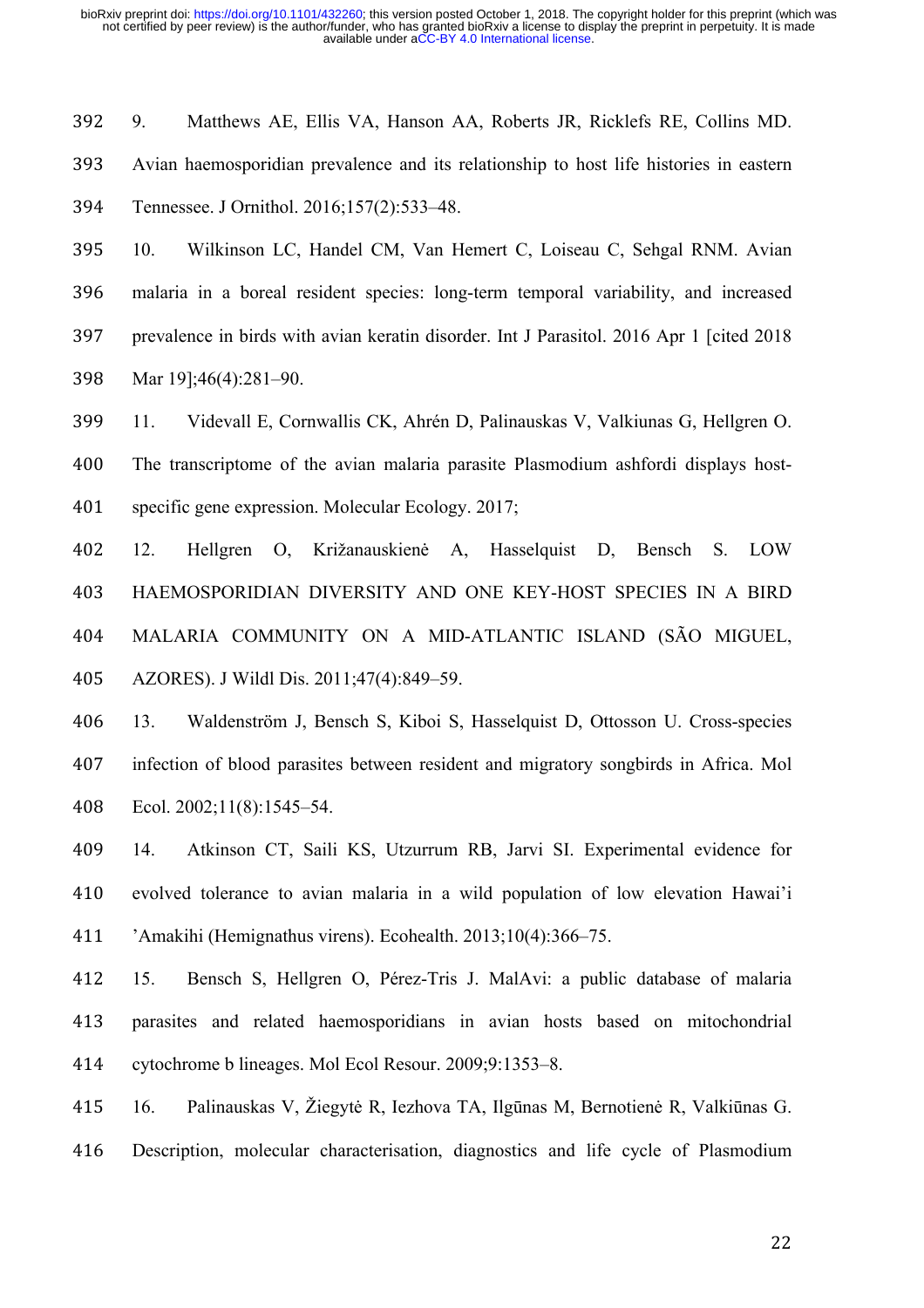- elongatum (lineage pERIRUB01), the virulent avian malaria parasite. Int J Parasitol. 2016;46(11):697–707.
- 17. Reece SE, Ali E, Schneider P, Babiker HA. Stress, drugs and the evolution of reproductive restraint in malaria parasites. Proc R Soc B Biol Sci. 2010;277(1697):3123–9.
- 18. Pollitt LC, Mideo N, Drew DR, Schneider P, Colegrave N, Reece SE. Competition and the Evolution of Reproductive Restraint in Malaria Parasites. Am Nat. 2011;177(3):358–67.
- 19. Cornet S, Nicot A, Rivero A, Gandon S. Evolution of Plastic Transmission Strategies in Avian Malaria. PLoS Pathog. 2014;10(9).
- 20. Combes C. Parasitism: The ecology and evolution of intimate interactions. Vol.
- 14, Parasitism The ecology and evolution of intimate interactions. 2001. 728 p.
- 21. Keesing F, Holt RD, Ostfeld RS. Effects of species diversity on disease risk. Vol. 9, Ecology Letters. 2006. p. 485–98.
- 22. Fallon SM, Bermingham E, Ricklefs RE. Host specialization and geographic localization of avian malaria parasites: a regional analysis in the Lesser Antilles. Am Nat. 2005;165(4):466–80.
- 23. Fallon SM, Ricklefs RE, Latta SC, Bermingham E. Temporal stability of insular avian malarial parasite communities. Proc R Soc B Biol Sci . 2004;271(1538):493–500.
- 24. Ricklefs RE, Swanson BL, Fallon SM, Martínez-Abraín A, Scheuerlein A, Gray J, et al. Community relationships of avian malaria parasites in southern Missouri. Ecol Monogr. 2005;75(4):543–59.
- 25. Moens MAJ, Pérez-Tris J. Discovering potential sources of emerging pathogens: South America is a reservoir of generalist avian blood parasites. Int J Parasitol. 2016;46(1):41–9.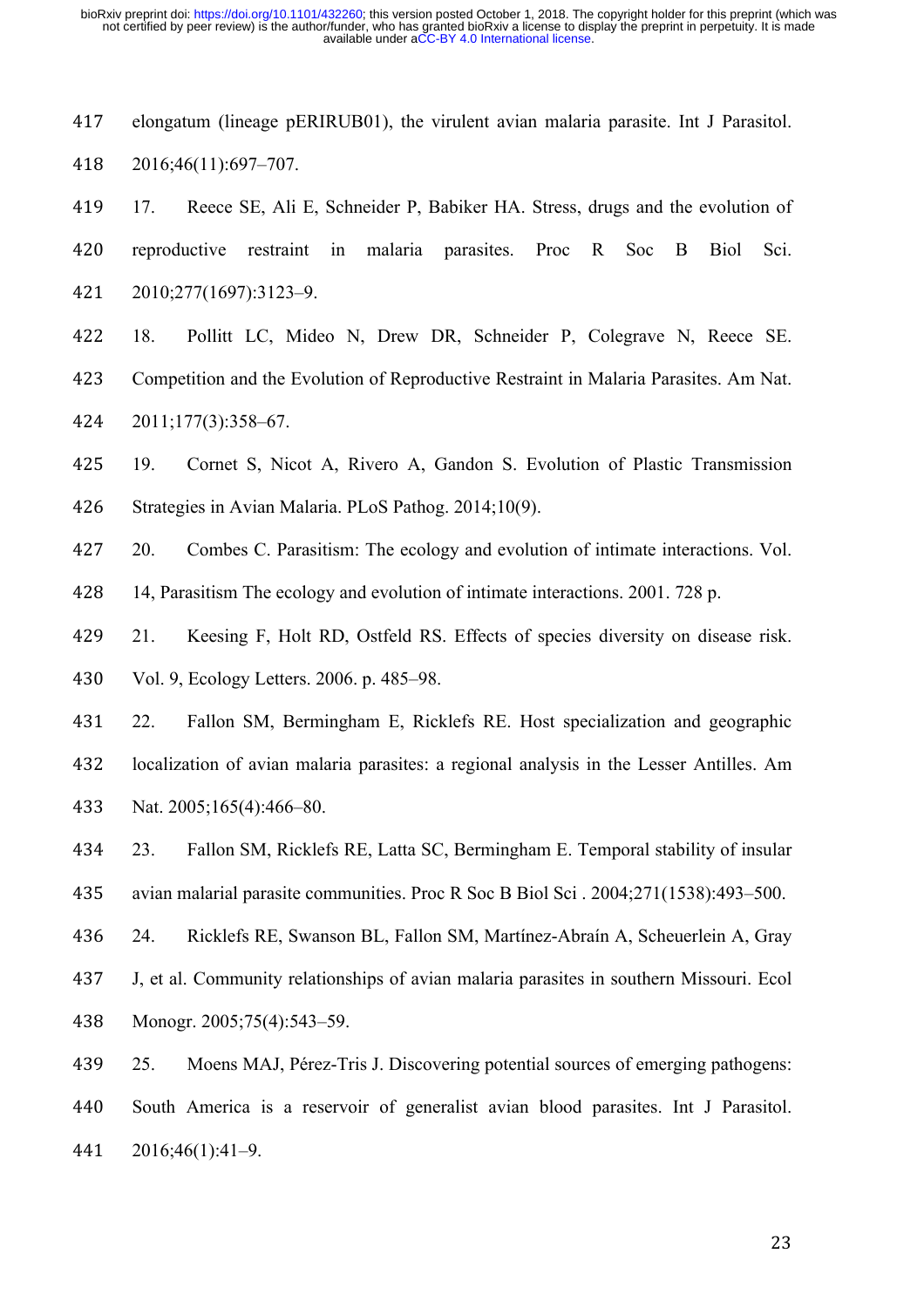26. Fecchio A, Bell JA, Collins MD, Farias IP, Trisos CH, Tobias JA, et al. Diversification by host switching and dispersal shaped the diversity and distribution of avian malaria parasites in Amazonia. Oikos. 2018;

 27. Ricklefs RE, Outlaw DC, Svensson-Coelho M, Medeiros MCI, Ellis VA, Latta S. Species formation by host shifting in avian malaria parasites. Proc Natl Acad Sci. 2014;111(41):14816–21.

28. Alan F, Jeffrey Andrew B, Michael David C, Izeni Pires F, Christopher Harry T,

Joseph Andrew T, et al. Diversification by host switching and dispersal shaped the

diversity and distribution of avian malaria parasites in Amazonia. Oikos. 2018;00:1–10.

 29. Medeiros MCI, Hamer GL, Ricklefs RE. Host compatibility rather than vector- host-encounter rate determines the host range of avian Plasmodium parasites. Proc R Soc B Biol Sci . 2013;280(1760):20122947–20122947.

 30. Clark NJ, Clegg SM. Integrating phylogenetic and ecological distances reveals new insights into parasite host specificity. Mol Ecol. 2017;26(11):3074–86.

 31. Møller AP, Merino S, Brown CR, Robertson RJ. Immune Defense and Host Sociality: A Comparative Study of Swallows and Martins. Am Nat . 2001;158(2):136– 45.

 32. Svensson-Coelho M, Loiselle BA, Blake JG, Ricklefs RE. Resource predictability and specialization in avian malaria parasites. Mol Ecol. 2016;25(17):4377–91.

 33. Moens MAJ, Valkiūnas G, Paca A, Bonaccorso E, Aguirre N, Pérez-Tris J. Parasite specialization in a unique habitat: hummingbirds as reservoirs of generalist blood parasites of Andean birds. J Anim Ecol. 2016;85(5):1234–45.

 34. Pulgarín-R PC, Cadena CD, Gómez JP, Robinson S, Ricklefs RE. Host species , and not environment , predicts variation in blood parasite prevalence , distribution , and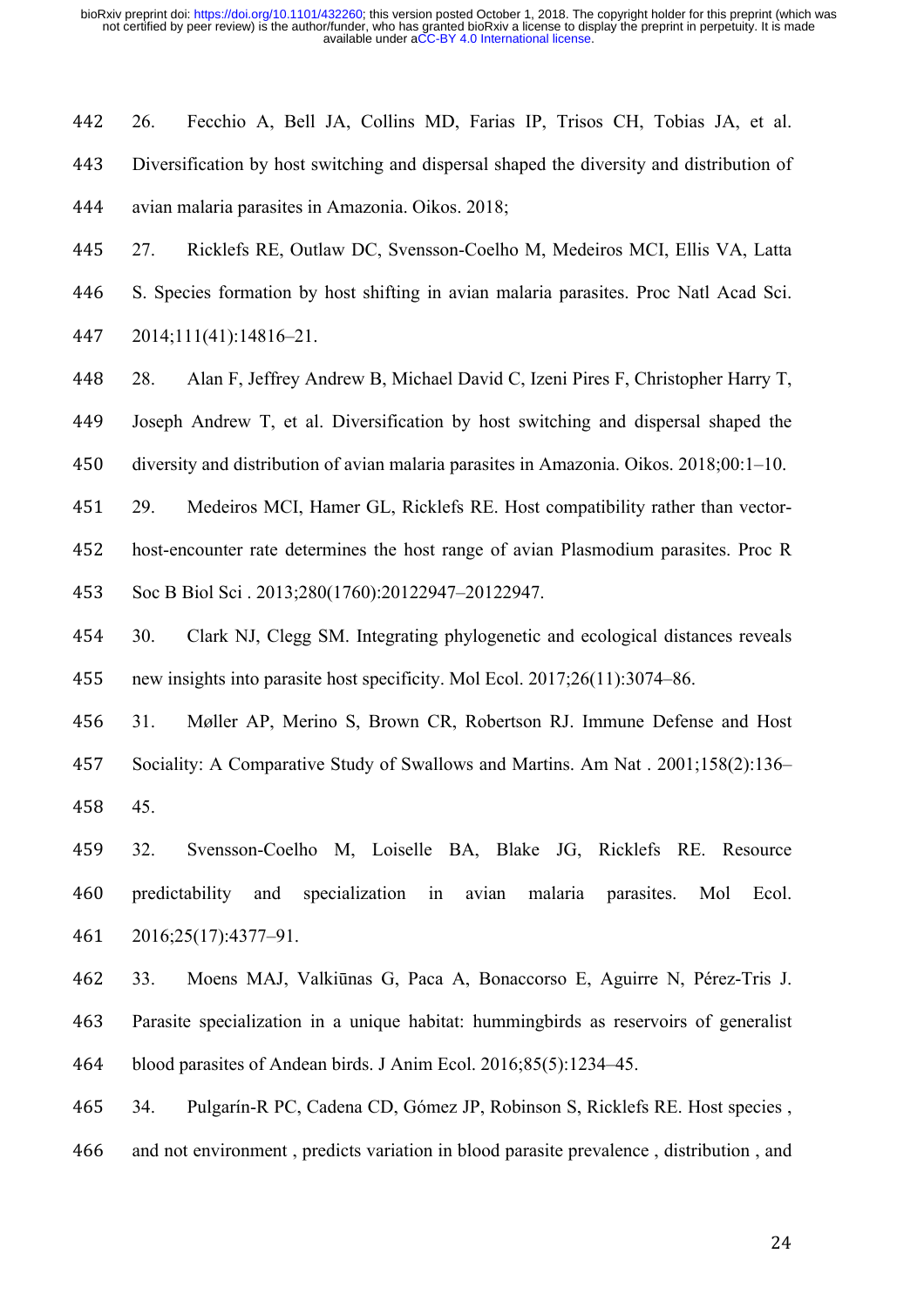diversity along a humidity gradient in northern South America. Ecol Evol. 2018;(December 2017):1–15.

 35. Garamszegi LZ. Climate change increases the risk of malaria in birds. Glob Chang Biol. 2010 Nov 10 [cited 2011 Mar 16];no-no.

- 36. Ferraguti M, Martínez-de la Puente J, Muñoz J, Roiz D, Ruiz S, Soriguer R, et
- al. Avian Plasmodium in Culex and Ochlerotatus Mosquitoes from Southern Spain:
- Effects of Season and Host-Feeding Source on Parasite Dynamics. PLoS One. 2013;8(6).
- 37. Van Rooyen J, Jenkins T, Lahlah N, Christe P. North-african house martins endure greater haemosporidian infection than their european counterparts. Journal of Avian Biology. 2014;
- 38. Schmid-Hempel P. Parasites and Their Social Hosts. Vol. 33, Trends in Parasitology. 2017. p. 453–62.
- 39. Sambrook J, Fritsch EF, Maniatis T. Molecular Cloning: A Laboratory Manual.

Cold Sprin. Vol. 3, Cold Spring Harbor Laboratory. 2002. 2344 p.

 40. Waldenström J, Bensch S, Hasselquist D, Ostman O. A new nested polymerase chain reaction method very efficient in detecting Plasmodium and Haemoproteus infections from avian blood. J Parasitol. 2004;90:191–4.

41. Bensch S, Stjernman M, Hasselquist D, Ostman O, Hansson B, Westerdahl H, et

al. Host specificity in avian blood parasites: a study of Plasmodium and Haemoproteus

- mitochondrial DNA amplified from birds. Proc R Soc B Biol Sci. 2000;267:1583–9.
- 42. Hall T. BioEdit: a user-friendly biological sequence alignment editor and analysis program for Windows 95/98/NT. Nucleic Acids Symp Ser. 1999;41:95–8.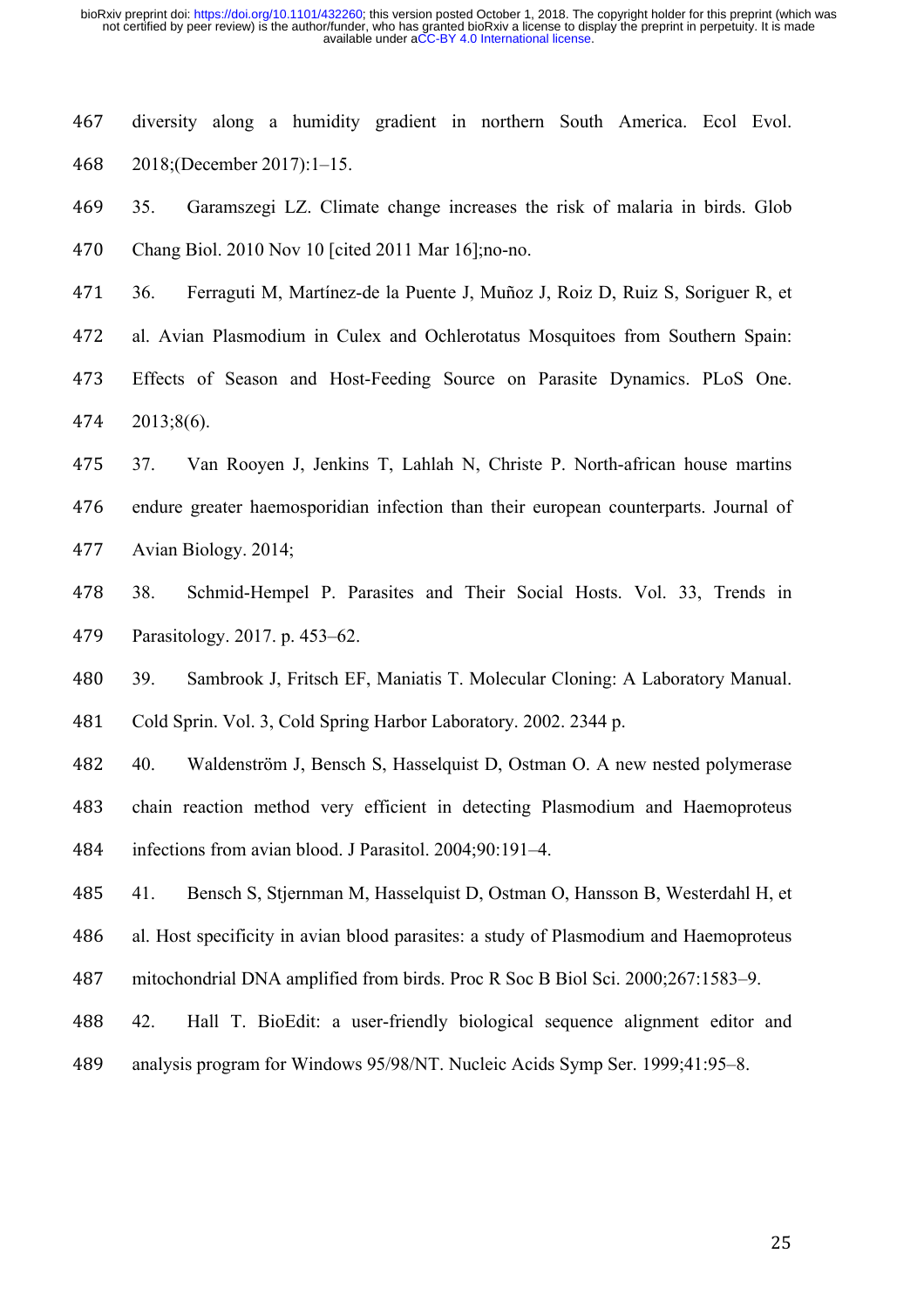- 43. Bensch S, Pérez-Tris J, Waldenström J, Hellgren O. Linkage between nuclear
- and mitochondrial DNA sequences in avian malaria parasites: multiple cases of cryptic
- speciation? Evolution. 2004;58(7):1617–21.
- 44. Jetz W, Thomas GH, Joy JB, Hartmann K, Mooers AO. The global diversity of birds in space and time. Nature. 2012;491(7424):444–8.
- 45. Kearse M, Moir R, Wilson A, Stones-Havas S, Cheung M, Sturrock S, et al.
- Geneious Basic: An integrated and extendable desktop software platform for the
- organization and analysis of sequence data. Bioinformatics. 2012;28(12):1647–9.
- 46. Huelsenbeck JP, Ronquist F. MRBAYES: Bayesian inference of phylogenetic
- trees. Bioinformatics. 2001;17(8):754–5.
- 47. Ronquist F, Huelsenbeck JP. MrBayes 3: Bayesian phylogenetic inference under mixed models. Bioinformatics. 2003;19(12):1572–4.
- 48. Posada D. jModelTest: Phylogenetic Model Averaging. Mol Biol Evol. 2008;25(7):1253–6.
- 49. Rambaut A, Drummond A. Tracer MCMC Trace Analysis Tool, v1.4. Tracer MCMC Trac. 2007.
- 50. Hadfield JD. MCMC methods for multi-response generalized linear mixed models: the MCMCglmm R package. J Stat Softw. 2010;33(2):1–22.
- 51. Videvall E, Cornwallis CK, Palinauskas V, Valkiunas G, Hellgren O. The avian transcriptome response to malaria infection. Mol Biol Evol. 2015;32(5):1255–67.
- 52. Wilkinson L. ggplot2: Elegant Graphics for Data Analysis by WICKHAM, H. Biometrics . 2011;67(2):678–9.
- 53. R Development Core Team. R: A language and environment for statistical computing. R Foundation Statistical Computing. Vienna, Austria; 2011.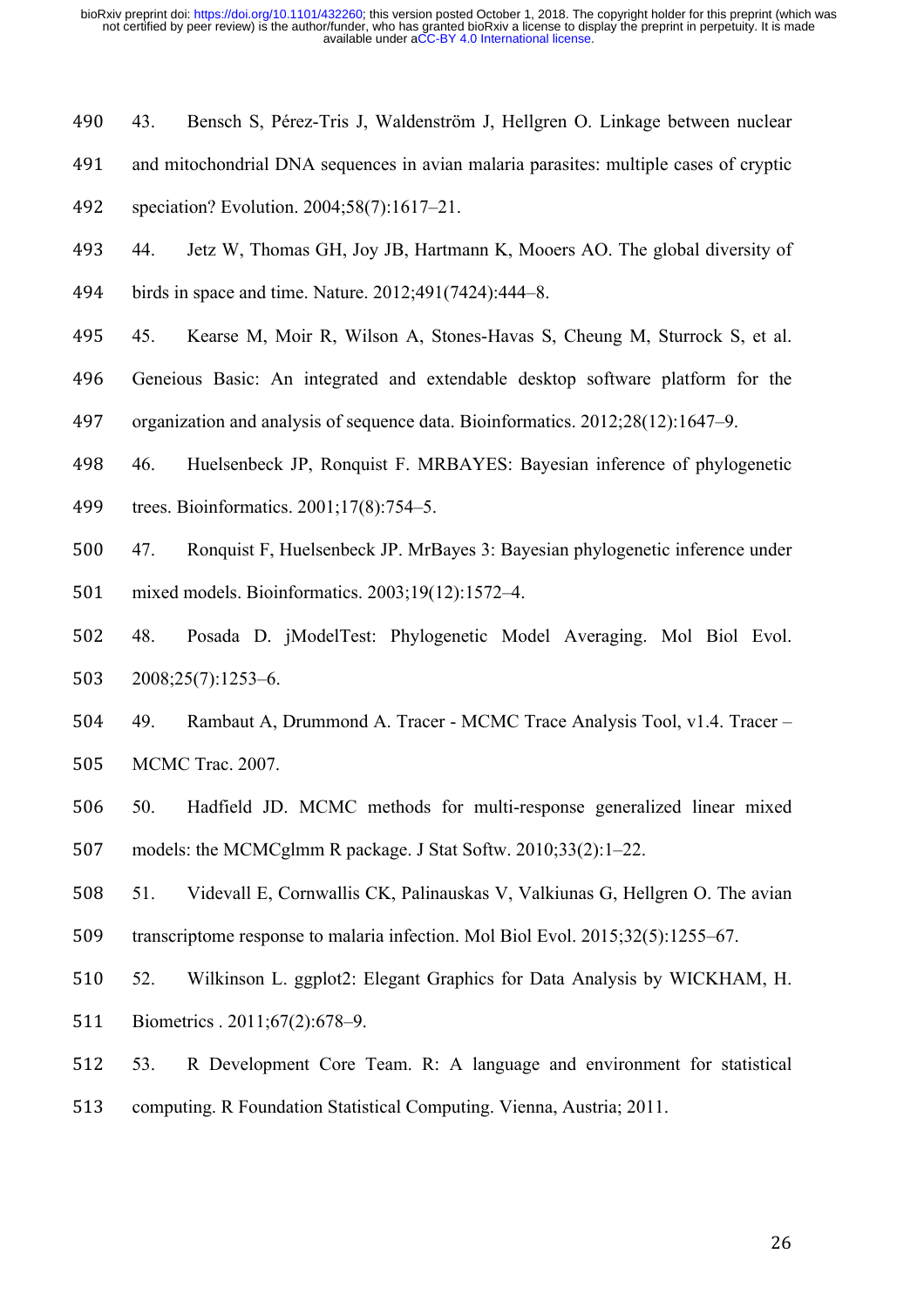54. Kembel SW, Cowan PD, Helmus MR, Cornwell WK, Morlon H, Ackerly DD, et al. Picante: R tools for integrating phylogenies and ecology. Bioinformatics. 2010;26(11):1463–4.

 55. Marzal A, de Lope F, Navarro C, Møller AP. Malarial parasites decrease reproductive success: an experimental study in a passerine bird. Oecologia. 2005 Feb;142(4):541–5.

 56. Lachish S, Knowles SCL, Alves R, Wood MJ, Sheldon BC. Fitness effects of endemic malaria infections in a wild bird population: the importance of ecological structure. J Anim Ecol. 2011;80:1196–206.

 57. Puente JM -d. l., Merino S, Tomas G, Moreno J, Morales J, Lobato E, et al. The blood parasite Haemoproteus reduces survival in a wild bird: a medication experiment.

Biol Lett. 2010;6(5):663–5.

 58. Asghar M, Hasselquist D, Hansson B, Zehtindjiev P, Westerdahl H, Bensch S. Hidden costs of infection: Chronic malaria accelerates telomere degradation and senescence in wild birds. Science. 2015;347(6220):436–8.

 59. Marzal A, Balbontín J, Reviriego M, García-Longoria L, Relinque C, Hermosell IG, et al. A longitudinal study of age-related changes in Haemoproteus infection in a passerine bird. Oikos. 2016;125(8).

60. Beeson JG, Drew DR, Boyle MJ, Feng G, Fowkes FJI, Richards JS. Merozoite

surface proteins in red blood cell invasion, immunity and vaccines against malaria. Vol.

40, FEMS Microbiology Reviews. 2016. p. 343–72.

535 61. Otto TD, Rayner JC, Bi<sub>l.</sub> $\frac{1}{2}$ hme U, Pain A, Spottiswoode N, Sanders M, et al.

Genome sequencing of chimpanzee malaria parasites reveals possible pathways of

adaptation to human hosts. Nat Commun. 2014;5.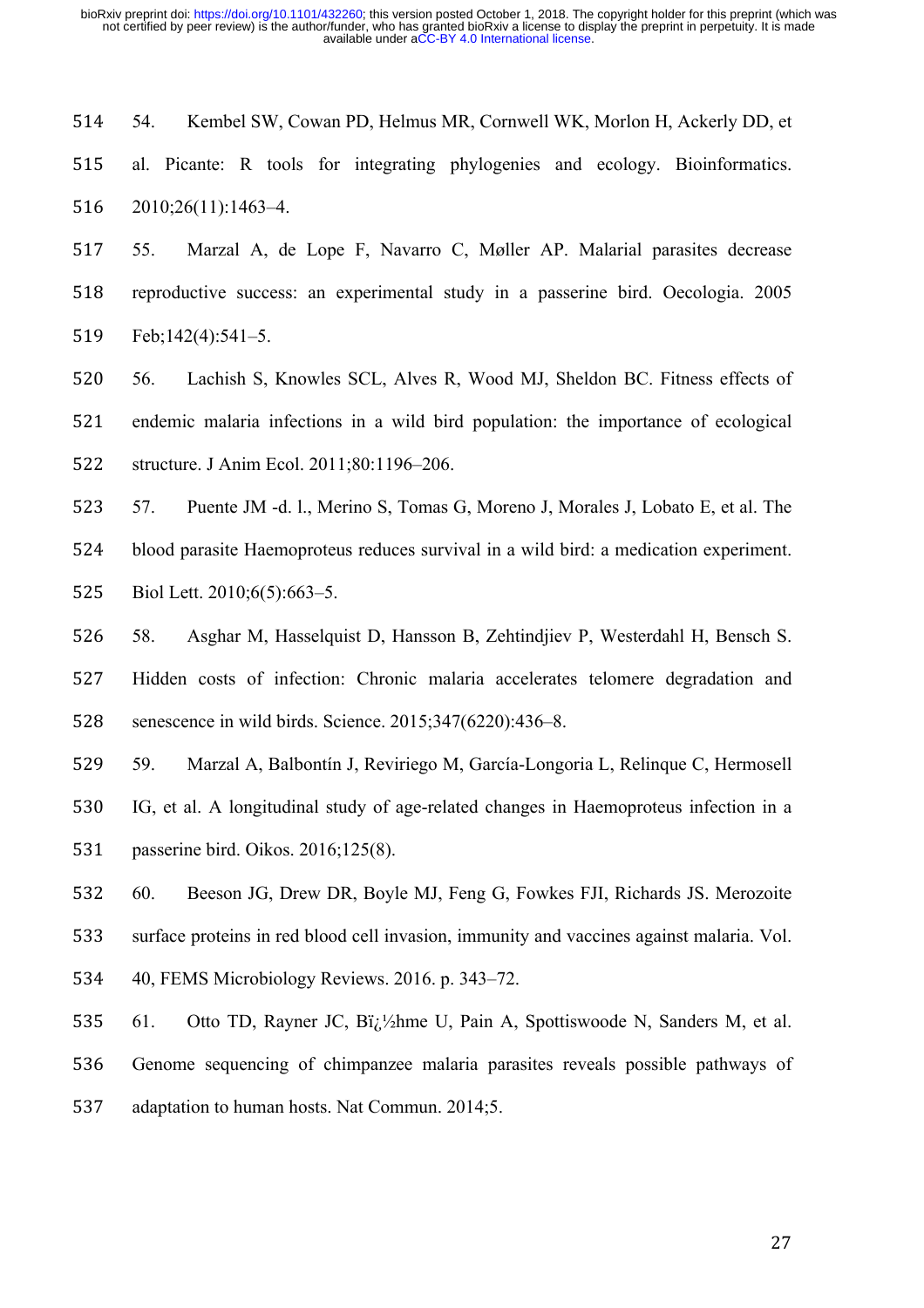- 62. Guizetti J, Scherf A. Silence, activate, poise and switch! Mechanisms of antigenic variation in Plasmodium falciparum. Vol. 15, Cellular Microbiology. 2013. p. 718–26.
- 63. Hisaeda H, Maekawa Y, Iwakawa D, Okada H, Himeno K, Kishihara K, et al. Escape of malaria parasites from host immunity requires CD4+ CD25+ regulatory T cells. Nat Med. 2004;10(1):29–30.
- 64. Deviche P, Greiner EC, Manteca X. Interspecific Variability of Prevalence in Blood Parasites of Adult Passerine Birds During the Breeding Season in Alaska. J Wildl Dis. 2001;37(1):28–35.
- 65. Szöllősi E, Garamszegi LZ, Hegyi G, Laczi M, Rosivall B, Török J. Haemoproteus infection status of collared flycatcher males changes within a breeding season. Parasitol Res. 2016;115(12):4663–72.
- 66. Loiseau C, Harrigan RJ, Robert A, Bowie RCK, Thomassen HA, Smith TB, et al. Host and habitat specialization of avian malaria in Africa. Mol Ecol. 2012;21(2):431–41.
- 67. Clark NJ, Olsson-Pons S, Ishtiaq F, Clegg SM. Specialist enemies, generalist weapons and the potential spread of exotic pathogens: Malaria parasites in a highly invasive bird. Int J Parasitol. 2015;45(14):891–9.
- 68. Atkinson CT, Lapointe DA. Introduced avian diseases, climate change, and the future of Hawaiian honeycreepers. J Avian Med Surg. 2009;23(1):53–63.
- 69. Van Riper III C, Van Riper SG, Goff ML, Laird M. The Epizootiology and Ecological Significance of Malaria in Hawaiian Land Birds. Ecol Monogr. 1986;56:327–44.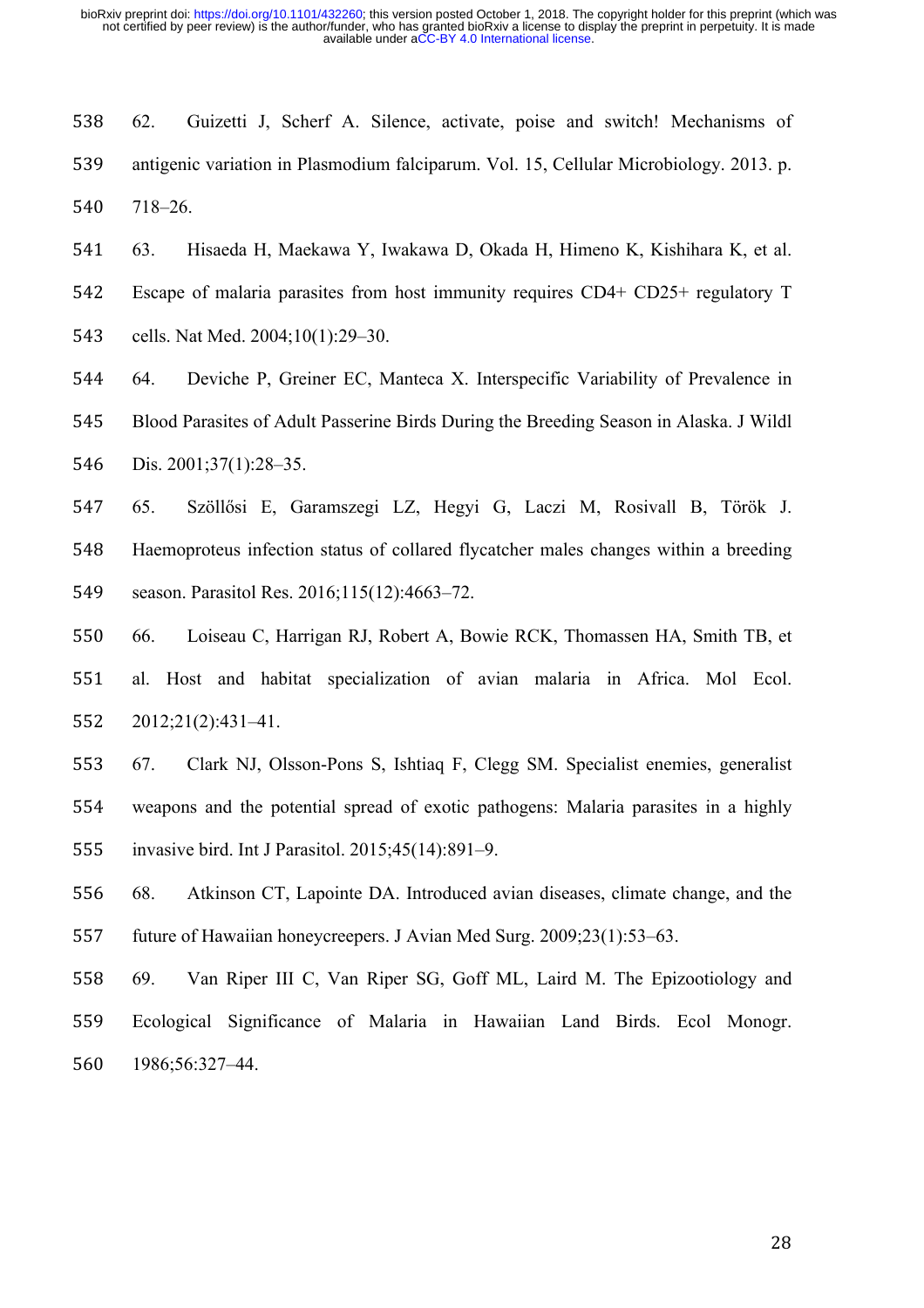| 561 | 70. | Hellgren O, Pérez-Tris J, Bensch S. A jack-of-all-trades and still a master of         |
|-----|-----|----------------------------------------------------------------------------------------|
| 562 |     | some: Prevalence and host range in avian malaria and related blood parasites. Ecology. |
|     |     | 563 2009;90(10):2840-9.                                                                |

- 71. Richards CL, Bossdorf O, Muth NZ, Gurevitch J, Pigliucci M. Jack of all trades,
- master of some? On the role of phenotypic plasticity in plant invasions. Vol. 9, Ecology
- Letters. 2006. p. 981–93.
- 72. Böhme U, Otto TD, Cotton JA, Steinbiss S, Sanders M, Oyola SO, et al.
- Complete avian malaria parasite genomes reveal features associated with lineage-
- specific evolution in birds and mammals. Genome Res. 2018;28:1.14.
- 73. Medeiros MCI, Ellis V a., Ricklefs RE. Specialized avian Haemosporida trade
- reduced host breadth for increased prevalence. J Evol Biol. 2014;27(11):2520–8.